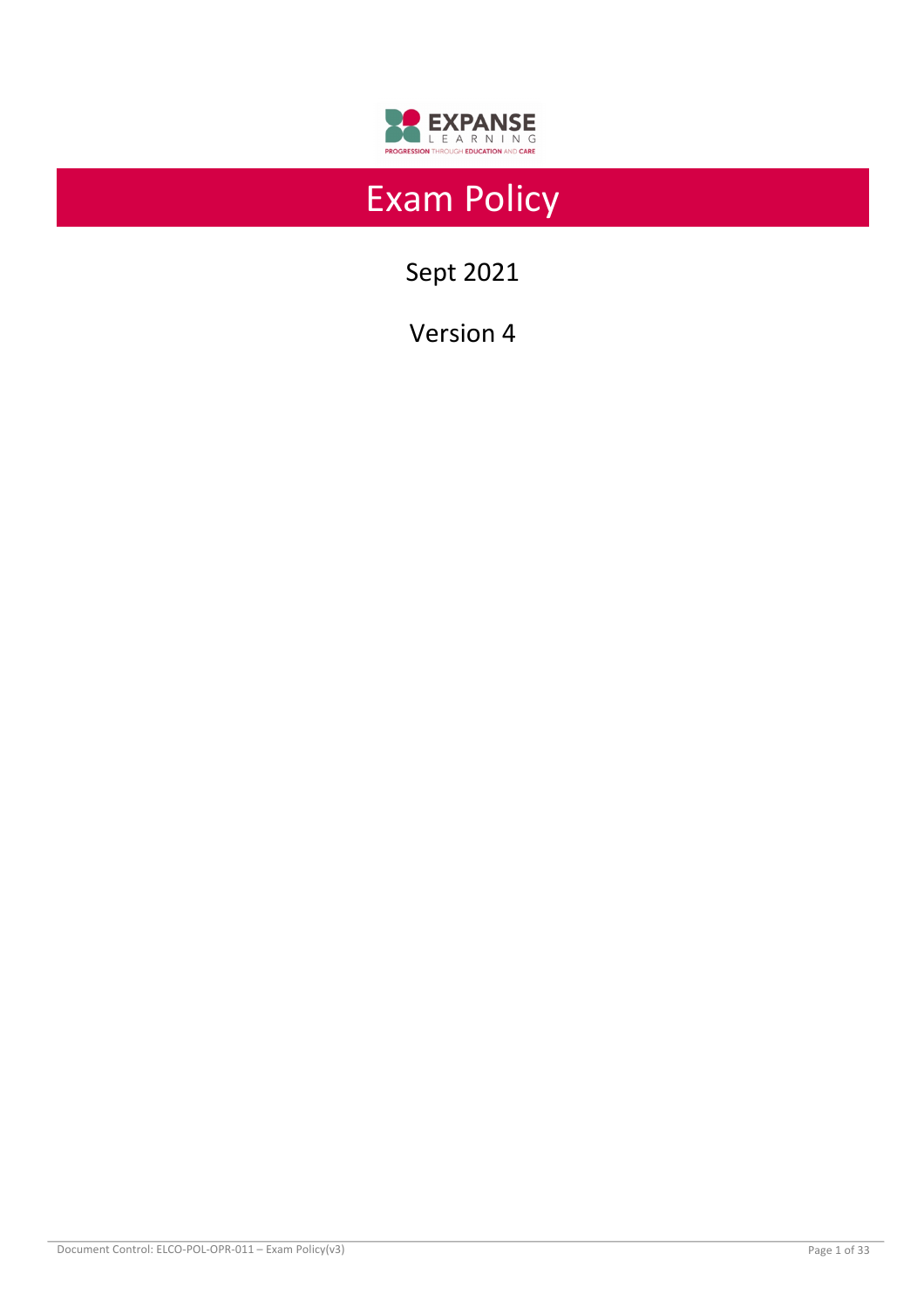# **1. Scope**

This policy applies to all staff at Expanse Learning College (Hereafter referred to as the College).

# **2. Purpose of the policy**

The College is committed to ensuring that the exams management and administration process is run effectively and efficiently. This exam policy will ensure that:

- o all aspects of the centre exam process are documented, and other relevant exams-related policies, procedures and plans are signposted, thus *"...minimising risk to examination administration and any adverse impact on students, should the examinations officer be absent at a critical stage of the examination cycle." [JCQ Notice to Centres – examination contingency plan/examinations policy]*
- o the workforce is well informed and supported
- $\circ$  all centre staff involved in the exams process clearly understand their roles and responsibilities
- all exams and assessments are conducted in accordance with JCQ and awarding body regulations, guidance, and instructions, thus ensuring that *"... the integrity and security of the examination/assessment system is maintained at all times and is not brought into disrepute" [JCQ General regulations for approved centres (GR) 1]*
- o exam candidates understand the exams process and what is expected of them.

This policy will be reviewed annually to ensure ways of working in the centre are accurately reflected and that exams and assessments are conducted to current JCQ (and awarding body) regulations, instructions, and guidance. The named Senior Leader for examinations is responsible for the annual review and any required update of this policy.

The Governing body is responsible for the approval and sign-off of this policy. This policy will be communicated to all relevant centre staff.

This policy will be available on the college's website and the Employee Portal.

Relevant staff will be provided with a copy of the policy for their files and training through appropriate meetings will be given, where necessary.

# **3. Roles and responsibilities overview Head**

"The Head is responsible to the awarding bodies for making sure all examinations/assessments are conducted according to the instructions, and the qualification specifications issued by the awarding bodies. *The Head may not appoint themselves as the examinations officer*." [JCQ GR 1]

# *The Head:*

Will ensure:

- $\circ$  They are familiar with the contents, refer to and direct relevant centre staff to annually updated JCQ publications including:
	- o *http://www.jcq.org.uk/exams-office/general-regulations (GR)*
	- o *http://www.jcq.org.uk/exams-office/ice---instructions-for-conducting-examinations (ICE)*
	- o *http://www.jcq.org.uk/exams-office/access-arrangements-and-special-consideration*
	- o *http://www.jcq.org.uk/exams-office/malpractice*
- o the National Centre Number Register (NCNR) annual update (administered on behalf of the JCQ member awarding bodies by OCR) is responded to
- $\circ$  the exams officer (EO) attends appropriate training events offered by awarding bodies, MIS providers and other external providers to enable the exam process to be effectively managed and administered
- $\circ$  centre staff are supported and appropriately trained to undertake key tasks within the exams process
- $\circ$  centre staff undertake key tasks within the exams process and meet internal deadlines set by the EO
- $\circ$  "that a teacher who teaches the subject being examined, or a senior member of teaching staff who has had overall responsibility for the candidate's preparation for the examination, is not an invigilator during the examination or on-screen test;" [JCQ ICE 6]
- $\circ$  security within the examination process is managed as per JCQ and awarding body regulations, guidance, and instructions
- o risks to the exam process are assessed and appropriate risk management processes/contingency plans are in place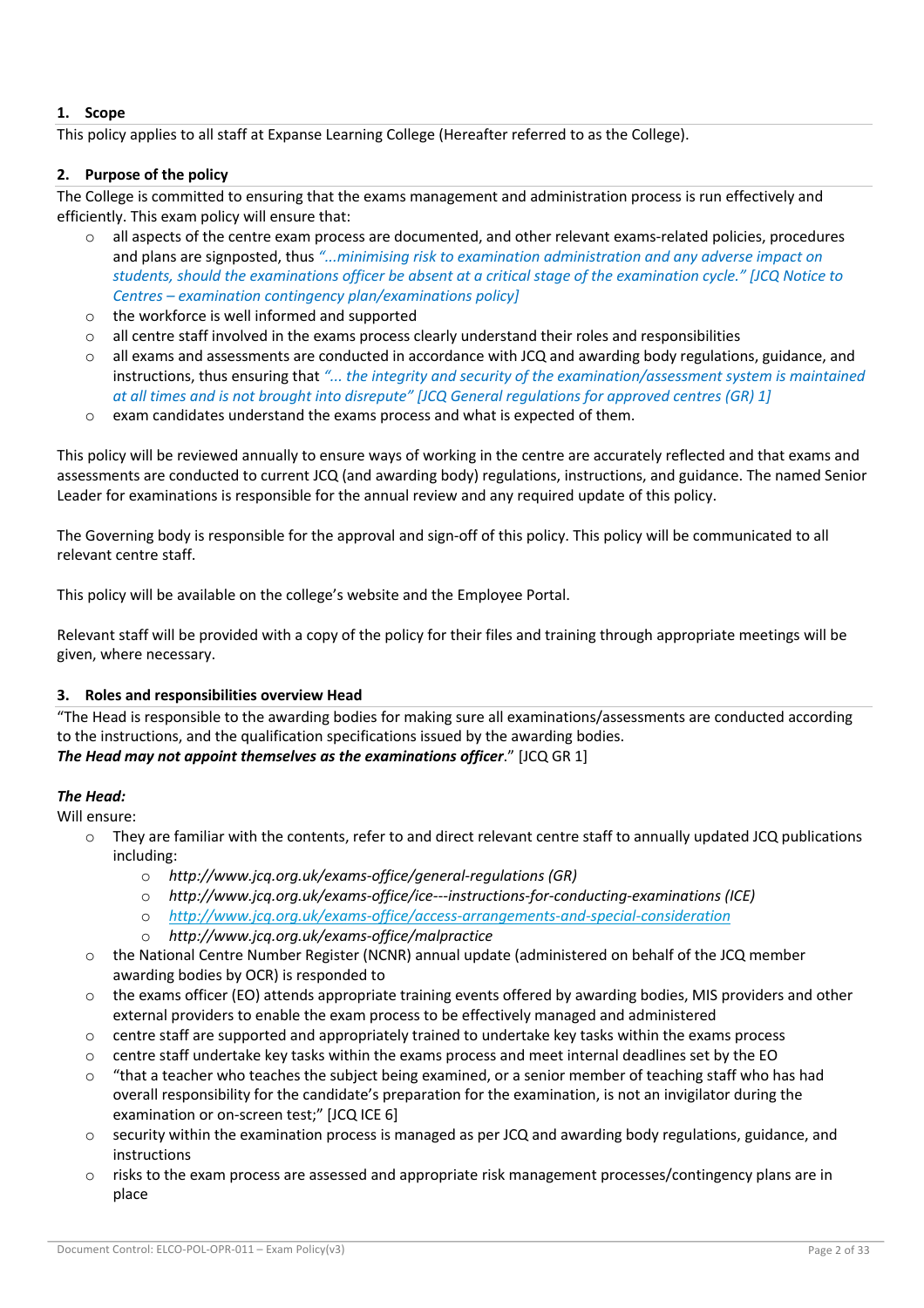# **4. Exam contingency plan**

*See Appendix 1 –* required internal appeals procedures are in place

## **5. Internal appeals procedure**

## **See Appendix 2**

## **6. Exams officer**

"The *examinations officer* is the person appointed by the Head to act on behalf of the college in matters relating to the administration of awarding body examinations and assessments." [JCQ GR 1]

The EO will:

- $\circ$  be familiar with the contents of annually updated JCQ publications including:
- o *http://www.jcq.org.uk/exams-office/general-regulations*
- o *http://www.jcq.org.uk/exams-office/ice---instructions-for-conducting-examinations*
- o *http://www.jcq.org.uk/exams-office/malpractice*
- o *http://www.jcq.org.uk/exams-office/post-results-services*
- $\circ$  be familiar with the contents of annually updated information from awarding bodies on administrative procedures, key tasks, key dates, and deadlines
- o ensure key tasks are undertaken and key dates and deadlines met
- $\circ$  recruit, train and deploy a team of internal/external invigilators; appoint lead invigilators, as required

# **7. Senior leadership team (SLT)**

Will be:

- $\circ$  familiar with the contents, refer to and direct relevant centre staff to annually updated JCQ publications including:
	- o *http://www.jcq.org.uk/exams-office/general-regulations*
	- o *http://www.jcq.org.uk/exams-office/access-arrangements-and-special-consideration*
	- o *http://www.jcq.org.uk/exams-office/malpractice*

## **8. Specialist teacher (ST)**

Will:

- o Be familiar with the contents, refer to and direct relevant centre staff to annually updated JCQ publications including:
	- o *http://www.jcq.org.uk/exams-office/access-arrangements-and-special-consideration*
- o will lead on the access arrangements and reasonable adjustments process (referred to in this policy as 'access arrangements')
- $\circ$  if not the qualified specialist assessor, will work with the person appointed, on all matters relating
- o to assessing candidates and the administration of the assessment process
- $\circ$  will present when requested by a JCQ inspector, evidence of the specialist assessor's qualification

# *"Evidence of the specialist assessor's qualification(s) must be held on file for inspection purposes. The documentation must be presented to the JCQ Centre Inspector*." [JCQ Criteria for a specialist assessor]

## **9. Teaching staff**

Will:

- $\circ$  undertake key tasks, as detailed in this policy, within the exams process and meet internal deadlines set by the EO
- o keep themselves updated with awarding body teaching-specific information to confirm effective delivery of qualifications
- o attend relevant awarding body training and update events

## **10. Invigilators**

Will**:**

- o attend training, update, briefing and review sessions as required
- o will provide information as requested on their availability to invigilate
- o will sign a confidentiality and security agreement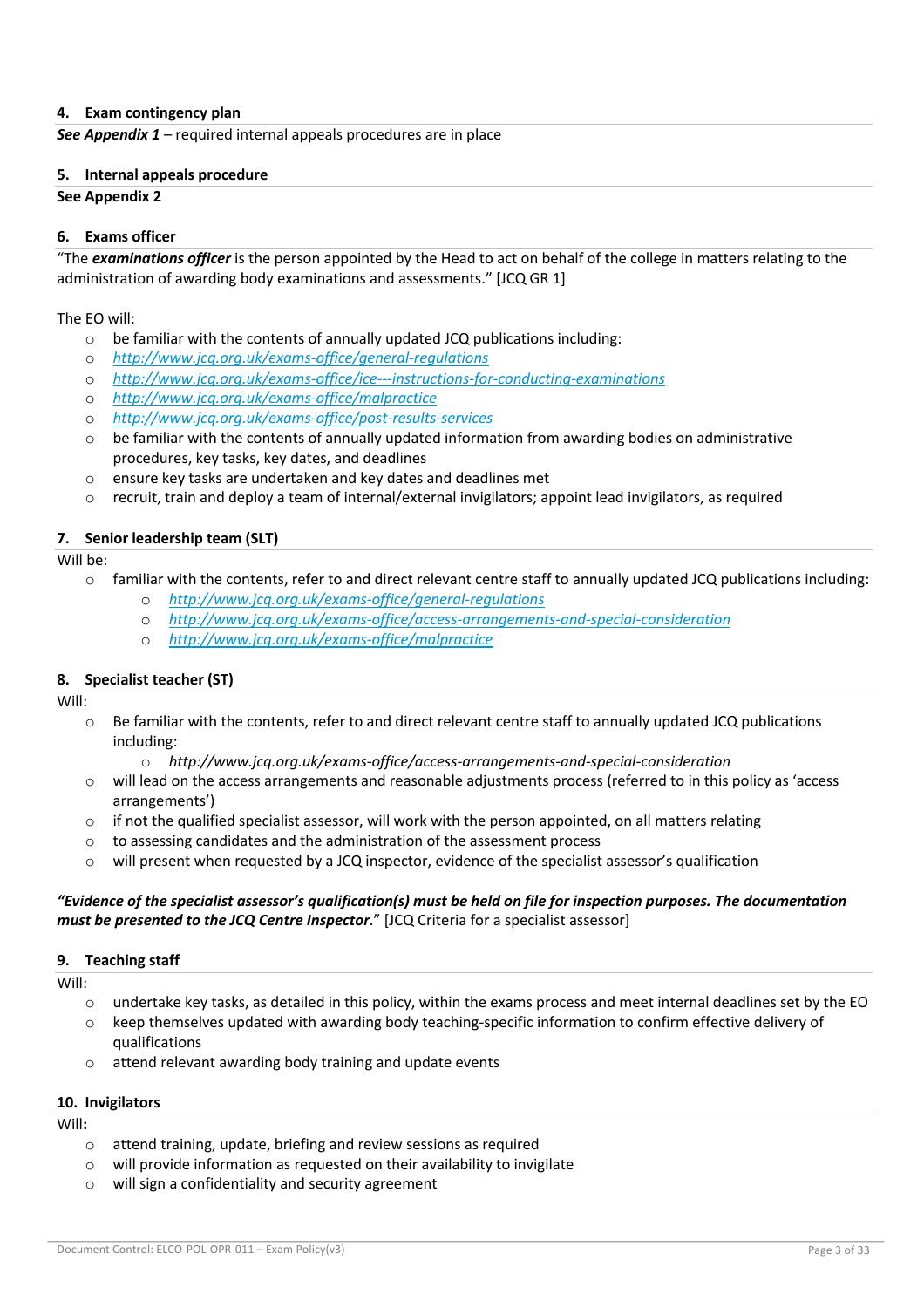# **11. Site staff**

Will**:**

o support in relevant matters relating to exam rooms and resources

# **12. Candidates**

Where applicable in this policy, the term 'Candidates' refers to candidates and/or their parents/carers.

# **13. Exam Series**

The exams management and administration process that needs to be undertaken for each exam series and relevant tasks required within this grouped into the following stages:

- o Planning
- o Entries
- o Pre-exams
- o Exam time
- o Results and post-results

This exam policy identifies the roles and responsibilities of centre staff within the series.

# **Planning Information sharing**

The Head will:

- o direct relevant centre staff to annually updated JCQ publications including:
	- o *http://www.jcq.org.uk/exams-office/general-regulations*
	- o *http://www.jcq.org.uk/exams-office/ice---instructions-for-conducting-examinations*
	- o *http://www.jcq.org.uk/exams-office/access-arrangements-and-special-consideration*
	- o *http://www.jcq.org.uk/exams-office/malpractice*

# The Head will:

- $\circ$  inform relevant centre staff of JCQ and awarding body documentation relating to the exam process that has been updated
- o signpost relevant centre staff to information that should be provided to candidates
- $\circ$  as the centre administrator, approve relevant access rights for centre staff using awarding body secure extranet sites

## **14. Information gathering**

## The EO will:

- o undertake an annual information gathering exercise in preparation for each new academic year to ensure data about all qualifications being delivered is up to date and correct
- o collate all data into one central point of reference
- o research awarding body guidance to identify administrative processes, key tasks, key dates, and deadlines for all qualifications
- $\circ$  produce an annual exams plan of key tasks and key dates to ensure all external deadlines can be effectively met; inform key centre staff of internal deadlines
- $\circ$  collect information on internal exams to enable preparation for and conduct of linsert the titles these internal exams are referred to in the centre]

## STs will:

- $\circ$  respond (or ensure teaching staff respond) to requests from the EO on information gathering
- $\circ$  meet the internal deadline for the return of information
- o inform the EO of any changes to information in a timely manner minimising the risk of late or other penalty fees being incurred by an awarding body
- $\circ$  familiarise themselves and their staff with the annual exams plan of internal deadlines

# **15. Access arrangements**

The ST will:

 $\circ$  assess affected candidates (or work with the appointed specialist assessor) to identify access arrangements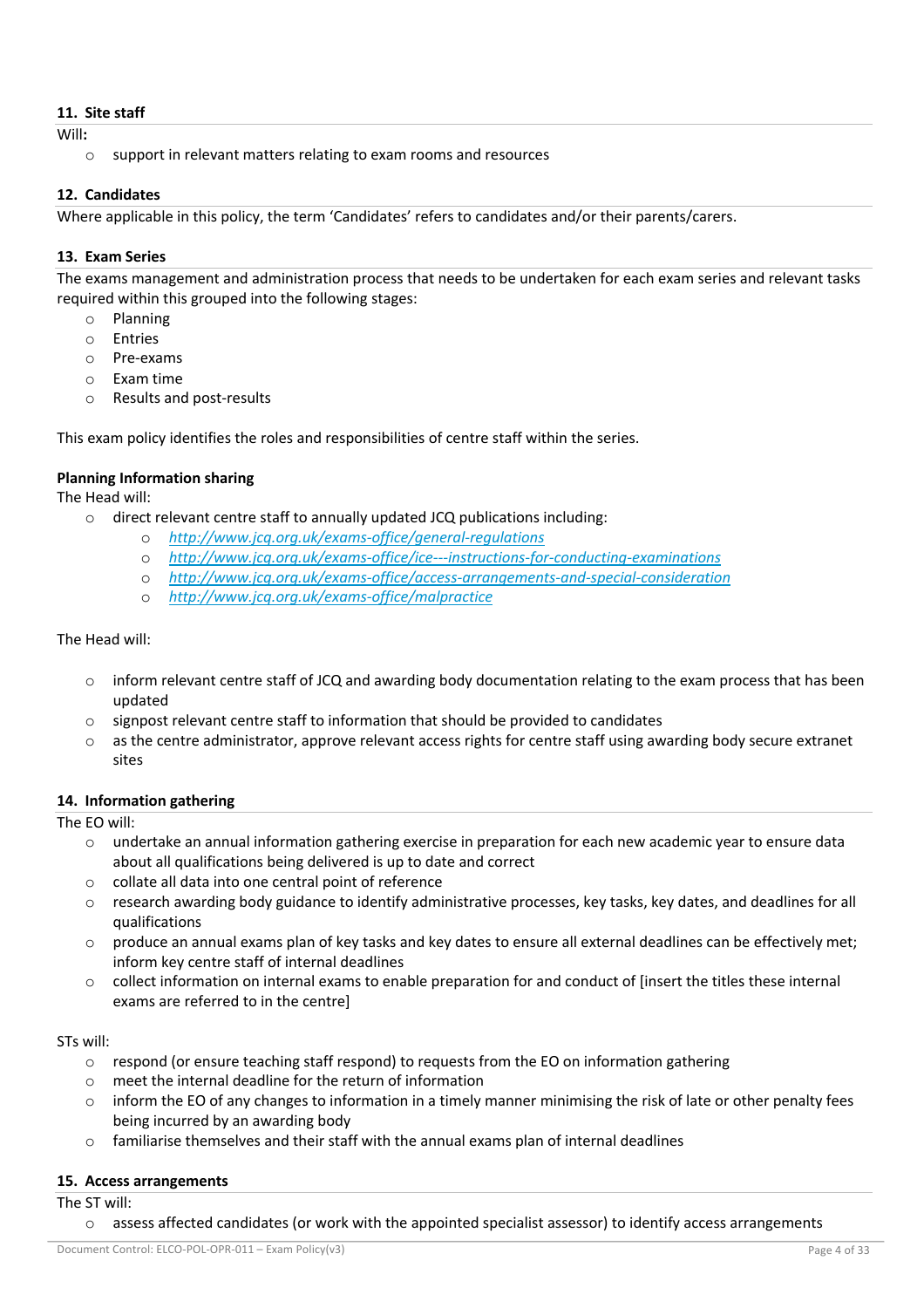requirements thereby ensuring that **"where a candidate with a learning difficulty requires an assessment of his/her needs, he/she is assessed by an appropriately qualified specialist assessor as appointed by the Head;" [JCQ GR 5]** 

- o gather evidence of need to support access arrangements
- o liaise with teaching staff to gather evidence of normal way of working
- o gather signed data protection notices from candidates where required
- $\circ$  apply for approval through Access arrangements online (AAO), where required or through the awarding body where qualifications sit outside the scope of AAO
- o keep relevant evidence on file for JCQ inspection purposes
- $\circ$  liaise with the EO regarding exam time arrangements for access arrangement candidates
- $\circ$  ensure staff appointed to facilitate access arrangements for candidates are appropriately trained and understand the rules of the access arrangement(s)
- $\circ$  provide and annually review a centre policy on the use of word processors in exams and assessments

# **Word processor policy**

*See Appendix 3* – ensure criteria for candidates allowed separate invigilation within the centre is clear, meets the requirements of JCQ access arrangements and best meets the needs of individual candidates and remaining candidates in main exam rooms

## **16. Separate invigilation within the centre**

Criteria: (as in JCQ AA)

- o Cognition and Learning Needs.
- o Communication and interaction needs.
- o Sensory and Physical Needs
- o Candidates with Social, Mental and Emotional Needs
- o All identified by ST and SLT.

SLT, Teaching staff will: determine and implement appropriate access arrangements

## **17. Internal assessment**

The Head will ensure:

- o an internal appeals procedure is in place for a candidate (or parent/carer) to appeal against an internal assessment decision
- $\circ$  a policy for the management of controlled assessment is in place, identifying staff responsibilities and examining potential risks

# **18. Controlled assessment policy**

See Appendix 4 – irregularities are investigated, and any cases of suspected malpractice reported to the awarding body, as required

## *SLT will ensure:*

- $\circ$  teaching staff have the necessary and appropriate knowledge, understanding, skills, and training to set, conduct, mark and authenticate candidates' work
- o a process of internal moderation and standardisation is in place

## *STs will ensure:*

- $\circ$  teaching staff delivering qualifications follow instructions for conducting controlled assessmenthttp://www.jcq.org.uk/exams-office/controlled-assessments/and subject-specific information where provided by the awarding body
- $\circ$  teaching staff delivering Entry Level or Project qualifications follow instructions for conducting coursework http://www.jcq.org.uk/exams-office/coursework and subject-specific information where provided by the awarding body
- $\circ$  for other qualifications, teaching staff follow appropriate instructions issued by the awarding body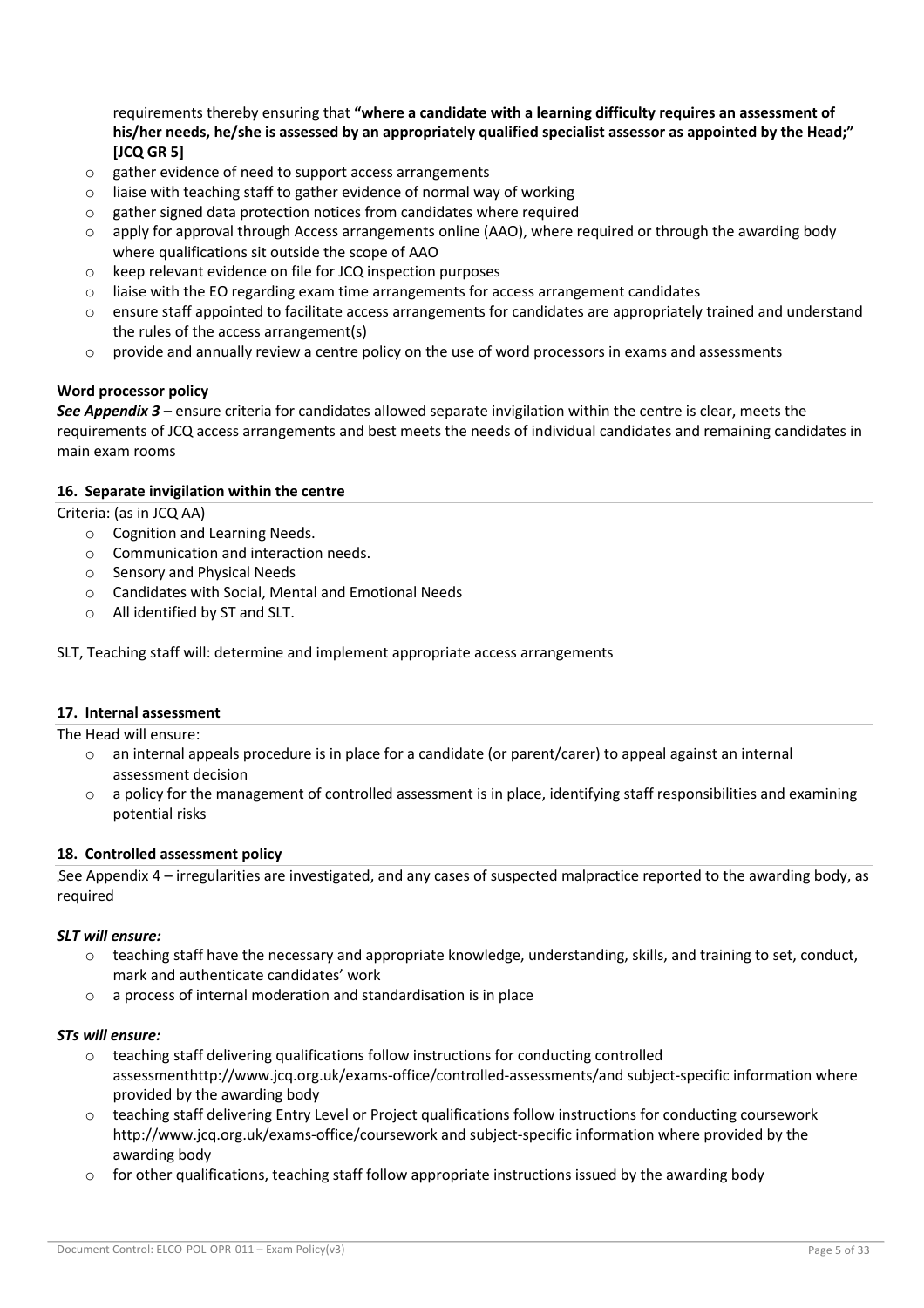# *Teaching staff will ensure:*

- o appropriate instructions for conducting internal assessment are followed
- $\circ$  candidates are aware of JCQ or awarding body information for candidates on producing work that is internally assessed

## *19.* **Invigilation**

SLT will:

- $\circ$  provide an annual training event for new invigilators and an update event for invigilators in the conduct of exams
- $\circ$  ensure invigilators supervising access arrangement candidates understand their role (and the role of a role of a facilitator who may be supporting a candidate) and the rules and regulations of the access arrangement(s)
- o collect evaluation of training to inform future event.

# *20.* **Entries**

The term 'entries' is used to describe entry/registration information for internally and externally assessed components, and certification of qualifications against which a result will be reported.

# *21.* **Estimated entries**

The Head will:

 $\circ$  request estimated or early entry information, where this may be required by awarding bodies, from SLs in a timely manner to ensure awarding body external deadlines for submission can be met

# *Estimated entries collection and submission procedure*

- o Exams Officer sends e mail to the relevant SLs requesting the information and a deadline set for return.
- o SLT check and sign to confirm information is correct.
- o Exams Officer returns estimated entries via online submission.

## *STs will:*

- o provide information requested by the EO to the internal deadline
- o inform the EO immediately of any subsequent changes to information

# **22. Final entries**

## The EO will:

- $\circ$  request final entry information from STs in a timely manner to ensure awarding body external deadlines for submission can be met
- $\circ$  inform Ts of subsequent deadlines for making changes to final entry information without charge
- o confirm with Ts final entry information that has been submitted to awarding bodies
- $\circ$  ensure as far as possible that entry processes minimise the risk of entries or registrations being missed and reduce the potential for late or other penalty fees being charged by awarding bodies

## **23. Final entries collection and submission procedure**

- o Exams Officer sets up mark sheets for entry. STs access and complete entries using assessment (SIMs). SLT check to confirm information is correct.
- o Exams Officer prints off mark sheets and sends to STs with instructions for them to confirm accuracy.
- o Exams Officer returns entries via EDI.

## *STs will:*

- o provide information requested by the EO to the internal deadline
- $\circ$  inform the EO immediately, or at the very least prior to the deadlines, of any subsequent changes to final entry information, which includes:
	- o *changes to candidate personal details*
	- o *amendments to existing entries*
	- o *withdrawals of existing entries*
- $\circ$  check final entry submission information provided by the EO and confirm information is correct

## **24. Entry fees**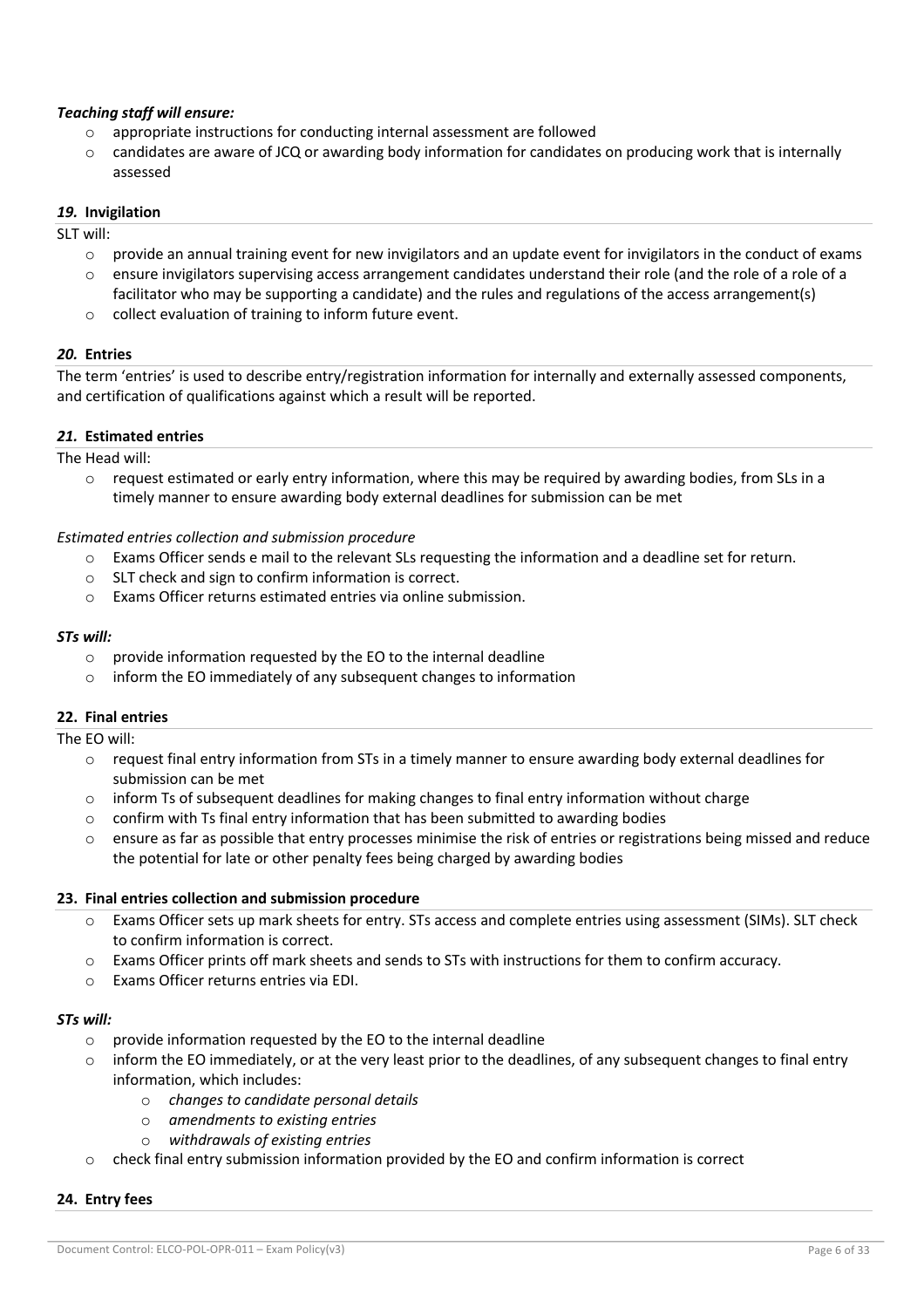The Exams budget is managed by the SLT lead in liaison with the Exams Officer. The Exams Officer is a member of the 'Exams Office' and can access CPD through this organisation. The Exams Officer is also a member of a local network group. This training, enables the Exams Officer to organise the examinations process in a more efficient way:

- $\circ$  Ensuring exam submissions are timely and accurate is a key principle of an effective budget.
- o Ensuring examination equipment if stored and well maintained.
- o Ensuring access arrangements are planned efficiently and are cost effective.

# **25. Late entries**

The EO will:

- o have clear entry procedures in place to minimise the risk of late entries
- o charge any late or other penalty fees to departmental budgets

# *STs will:*

- o minimise the risk of late entries by:
	- o *following procedures identified by the EO in relation to making final entries on time*
	- o *meeting internal deadlines identified by the EO for making final entries*

# **26. Re-sit entries**

*Appendix 6* – Re-sit decisions will be made in consultation with candidates, Exams Officer, and Head.

# **27. Private candidates**

- The Exams Officer has an overview of the number of Private candidates.
- $\circ$  All private candidates are taught at the centre and follow qualifications as followed by other candidates at the centre.
- o All controlled assessment follows centre procedures.
- o Access arrangements (if required) are arranged either via the centre or the establishment where they are registered. Evidence is requested by the centre before access arrangements are put in place.
- o Results are disseminated in the following ways:
	- o *Emailed to Exams Officer at candidate's centre on the download day (establishment they are registered at)*
	- o *Candidate collects from centre on results day.*

# *28.* **Transfer of credit**

The EO will:

- $\circ$  provide information to relevant centre staff/candidates on transferring credit for GCE AS qualifications
- o meet the awarding body deadline for requesting transfer of credit

# *"The transfer of credit process will not apply to new linear GCE A-level specifications being introduced for first teaching in England from 1 September 2015 onwards."* [JCQ GCE AS Transfer of Credit arrangements 2015/2016]

Teaching staff will:

o identify affected candidates to the EO

# **29. Candidate statements of entry**

The EO will:

 $\circ$  provide candidates with statements of entry for checking

# Teaching staff will:

o ensure candidates check statements of entry and return any relevant confirmation required to the EO

# Candidates (or parents/carers) will:

o confirm entry information is correct or notify the EO of any discrepancies

# **Pre-exams**

# **30. Access arrangements**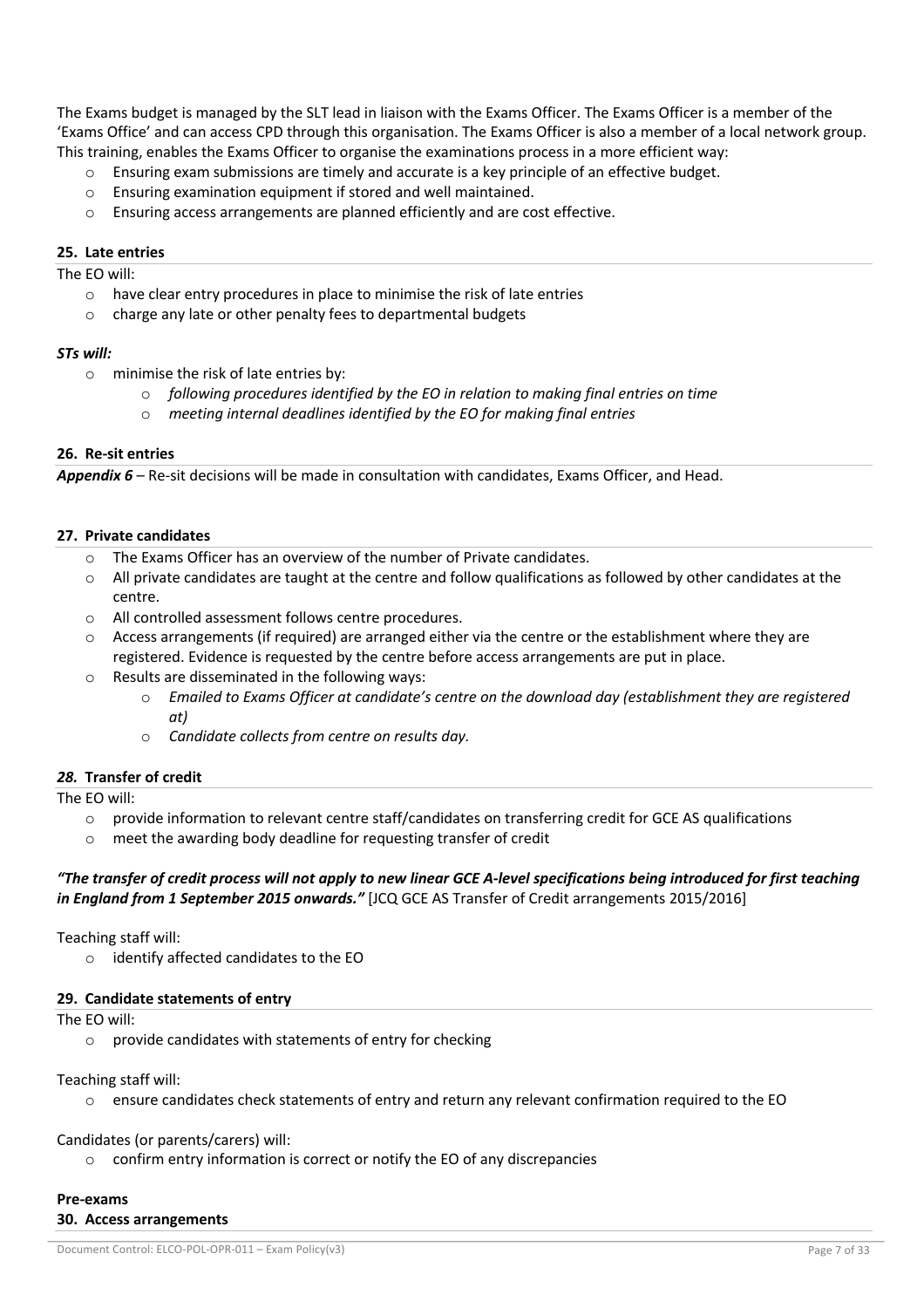The SENCo will:

- $\circ$  allocate centre staff to facilitate access arrangements for candidates in exams and assessments
- $\circ$  ensure candidates are informed of the access arrangements that are in place for their exams and assessments

# **31. Briefing candidates**

Before exams the EO will:

- o issue individual exam timetable information to candidates
- o issue relevant JCQ information for candidates
- o where relevant, issue awarding body information to candidates
- o issue centre exam information to candidates which will include information on:
	- o *exam clashes*
	- o *arriving late for an exam*
	- o *absence or illness during exams*
	- o *what equipment is/is not provided by the centre*
	- o *when results and certificates will be issued*
	- o *the post-results services and how the centre will "... deal with candidates 'access to scripts, enquiries about results and appeals to the awarding bodies..." [JCQ GR 5]*

## **32. Dispatch of exam scripts**

The EO will:

 $\circ$  identify and confirm arrangements for the dispatch of candidate exam scripts with the DfE 'yellow label service' or the awarding body where qualifications sit outside the scope of the service

## **33. Estimated grades**

SLs will:

 $\circ$  ensure teaching staff provide estimated grade information to the EO to the internal deadline (where this still may be required by the awarding body)

The EO will:

- $\circ$  submit estimated grade information to awarding bodies to meet the external deadline (where this may still be required by the awarding body)
- o keep a record to track what has been sent

## **34. Internal assessment**

SLs will ensure:

- $\circ$  teaching staff provide marks for internally assessed components of qualifications to the EO to the internal deadline
- $\circ$  teaching staff authenticate candidates' work as per awarding body requirements
- $\circ$  teaching staff provide required samples of work for moderation to the EO to the internal deadline

## The EO will:

- $\circ$  submit marks and samples to awarding bodies/moderators to meet the external deadline
- o keep a record to track what has been sent
- o log moderated work returned to the centre
- $\circ$  teaching staff are aware of the guidelines in terms of retention and subsequent disposal of candidates' work

## Candidates will:

o authenticate their work as required by the awarding body

## **35. Invigilation**

# The EO will:

- o provide an invigilation handbook or brief invigilators accordingly
- o deploy invigilators effectively to exam rooms throughout an exam series
- o allocate invigilators to exam rooms as per the required ratios
- o facilitate the invigilation of access arrangement candidates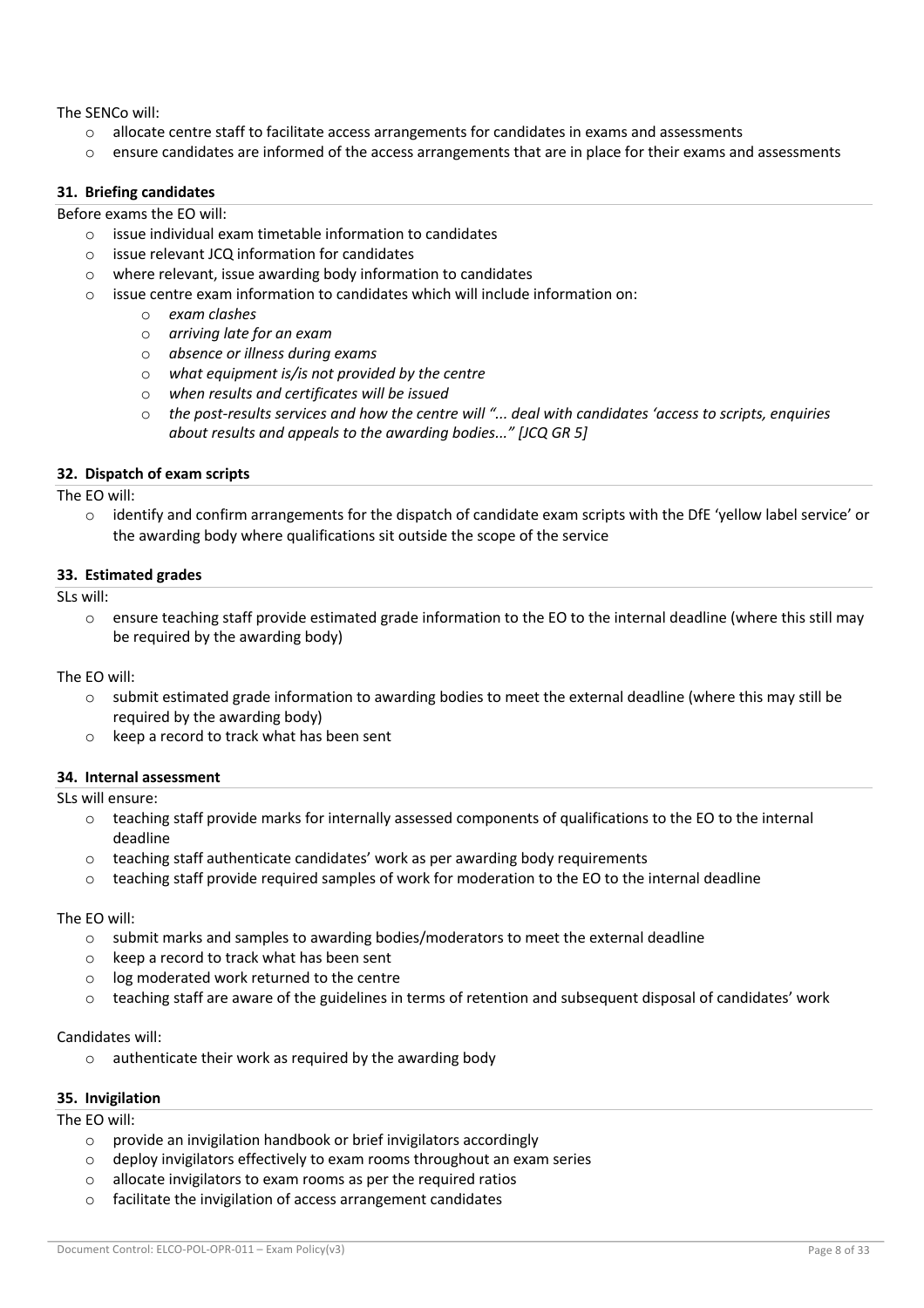The SENCo will:

 $\circ$  liaise with the EO regarding facilitation and invigilation of access arrangement candidates

Invigilators will:

 $\circ$  provide information as requested on their availability to invigilate throughout an exam series

## **36. JCQ inspection visit**

A member of SLT or the EO will:

 $\circ$  be prepared "to accompany the Inspector throughout the course of his or her centre visit, including inspection of the centre's secure storage facility." [JCQ ICE Introduction]

# **37. Seating and identifying candidates in exam rooms**

The EO will:

o ensure a procedure is in place to verify candidate identity

## **38. Verifying candidate identity procedure**

- $\circ$  Senior members of centre staff who have been authorised by the Head may be present at the start of the examination to assist with the identification of candidates.
- $\circ$  Seating plan and attendance register in place outside and inside the examinations room.
- $\circ$  ID cards with name and candidate number placed on individual candidates' desk.
- o ensure that invigilators are aware of the procedure
- o provide seating plans for exam rooms as per JCQ and awarding body requirements

Invigilators will:

- $\circ$  follow the procedure for verifying candidate identity provided by the EO
- $\circ$  seat candidates in exam rooms as instructed by the EO/in the seating plan

# **39. Security of exam materials**

The EO will:

- o have a process in place to record confidential materials delivered to the centre and issued to authorised staff
- o have in place a recording system to track confidential materials taken from or returned to secure storage throughout the time the material is confidential
- $\circ$  receive, check, and securely store question papers and other exam materials as per JCQ and awarding body requirements

Reception staff will:

 $\circ$  follow the process to record confidential materials delivered to the centre and issued to authorised staff

Teaching staff will:

 $\circ$  adhere to the recording system to track confidential materials taken from or returned to secure storage throughout the time the material is confidential

# **40. Timetabling and rooming**

The EO will:

- o produce a master centre exam timetable for each exam series
- o identify and resolve candidate exam clashes
- o identify exam rooms and specialist equipment requirements
- o allocate invigilators to exam rooms as per the required ratios
- $\circ$  liaise with site staff to ensure exam rooms are set up as per JCQ and awarding body requirements
- o liaise with the SENCo regarding rooming of access arrangement candidates

The SENCo will:

o liaise with the EO regarding rooming of access arrangement candidates

## Site staff will: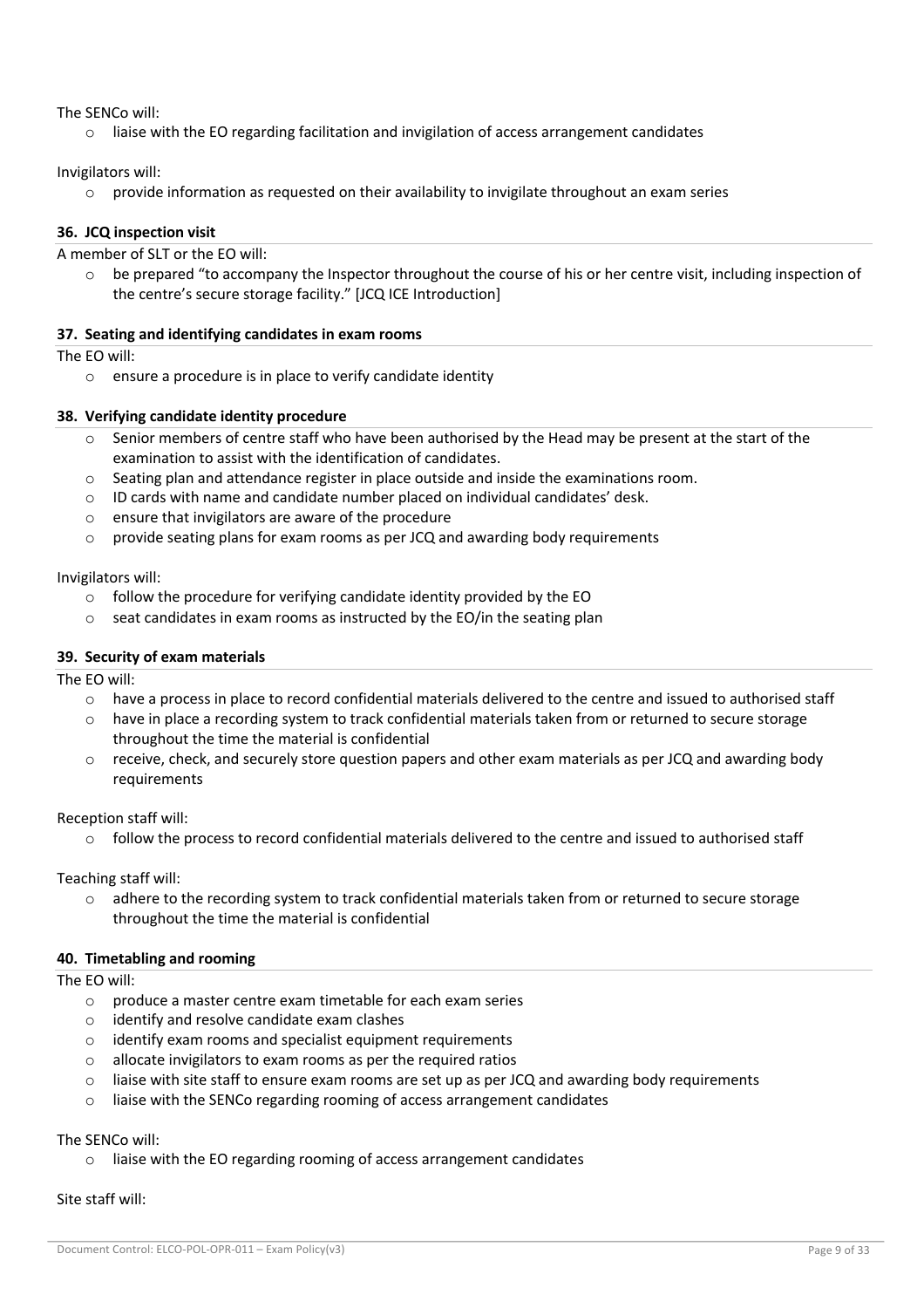liaise with the EO to ensure exam rooms are set up as per JCQ and awarding body requirements Transferred candidate arrangements

## The EO will:

- $\circ$  liaise with the host or entering centre, as required
- o process requests to the awarding body deadline
- o where relevant (for an internal candidate) inform the candidate of the arrangements that have been made for their transferred candidate arrangements

# **41. Internal exams**

## The EO will:

- $\circ$  prepare for the conduct of internal exams under external conditions
- o provide a centre exam timetable of subjects and rooms
- o provide seating plans for exam rooms
- o request internal exam papers from teaching staff
- o arrange invigilation

# The SENCo will:

 $\circ$  liaise with teaching staff to make appropriate arrangements for access arrangement candidates

# Teaching staff will:

- o provide exam papers and materials to the EO
- $\circ$  support the SENCo in making appropriate arrangements for access arrangement candidates

# **Exam time**

# **42. Access arrangements**

# The EO will:

- $\circ$  provide cover sheets for access arrangement candidates' scripts where required for access arrangements
- $\circ$  have a process in place to deal with emergency access arrangements as they arise at the time of exams
	- o *apply for approval through AAO where required or through the awarding body where qualifications sit outside the scope of AAO*

# **Candidate absence**

## **43. Candidate absence policy**

Invigilators will:

- $\circ$  be informed of the policy/process for dealing with absent candidates through training
- $\circ$  ensure that confirmed absent candidates are clearly marked as such on the attendance register and seating plan

Candidates will:

1. be re-charged relevant entry fees for unauthorised absence from exams

# **44. Candidate behaviour**

See Irregularities below.

# **45. Candidate belongings**

See unauthorised materials below.

## **46. Candidate late arrival**

The EO will:

- $\circ$  ensure that candidates who arrive very late for an exam are reported to the awarding body as soon as practically possible after the exam has taken place
- o warn candidates that their work may not be accepted by the awarding body

## Invigilators will:

- $\circ$  be informed of the policy/process for dealing with late/very late arrival candidates through training
- $\circ$  ensure that relevant information is recorded on the exam room incident log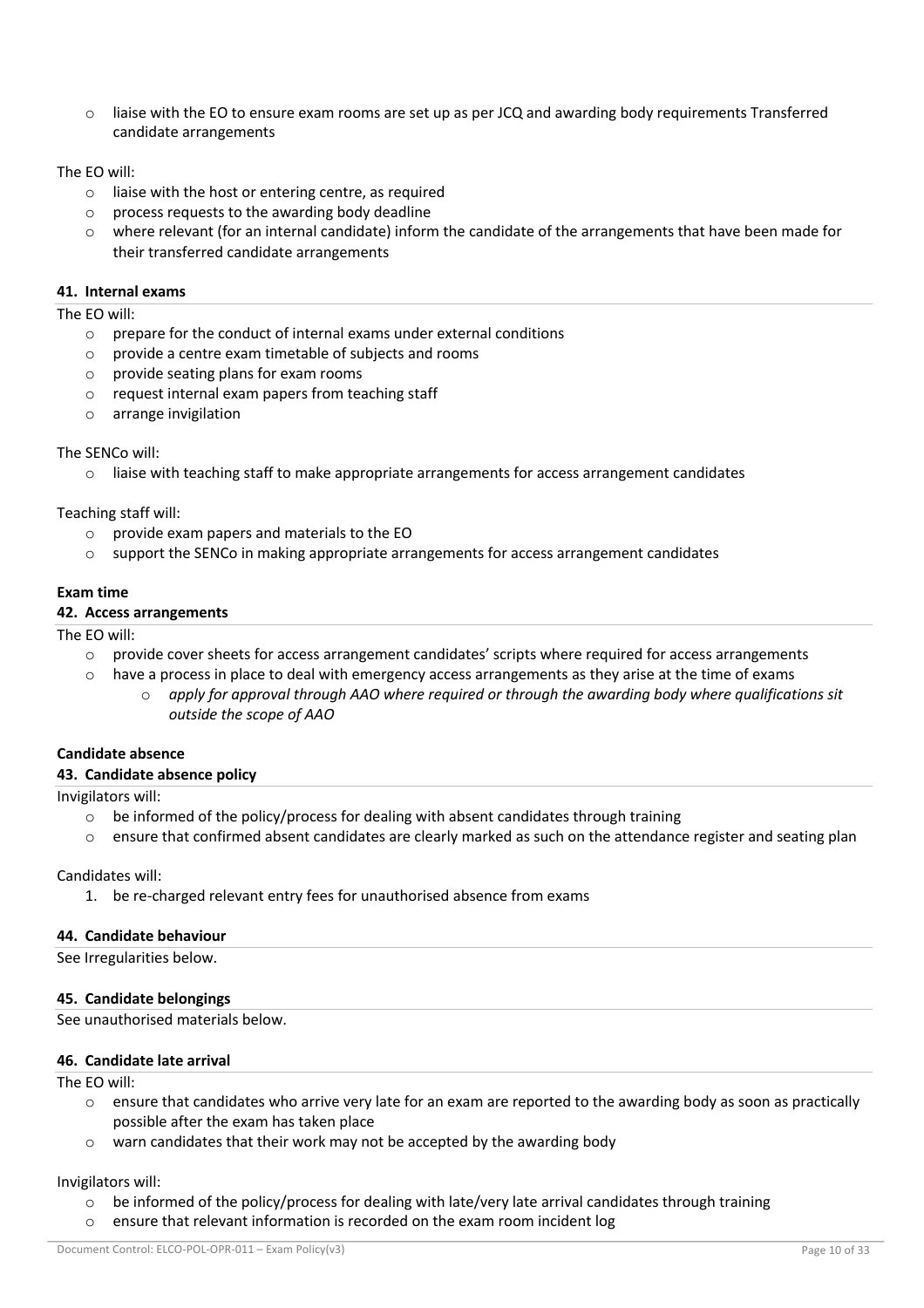# **47. Candidate late arrival policy**

- $\circ$  On completion of attendance register, absentees receive a phone call home by the Exams Officer, usually within ten minutes of the start of the exam. If an absent candidate arrives within the first hour of the exam start time, they will then be given the full time to complete their exam.
- $\circ$  Candidates who arrive later than one hour after the start time of the exam will not be able to sit their exam.
- $\circ$  Candidates considered as 'very late' (dependent upon length of exam), can complete the exam and their script will be sent in the normal way. Within seven days of the exam a JCQ/VLA form will be completed.
- $\circ$  Candidates who arrive late (within the first hour of start time, for an exam over one hour long), will be allowed to sit the exam, but the impact on the other candidates will be taken into consideration in terms of the arrangements to do so. The late candidate will be always under supervision.

#### **48. Conducting exams**

#### The Head will:

 $\circ$  ensure venues used for conducting exams meet the requirements of JCQ and awarding bodies

#### The EO will:

o ensure exams are conducted as per JCQ and awarding body instructions

#### **49. Dispatch of exam scripts**

The EO will:

- o dispatch scripts as instructed by JCQ and awarding bodies
- o keep appropriate records to track dispatch

#### **50. Exam papers and materials**

The EO will:

- $\circ$  organise exam question papers and associated confidential resources in date order in secure storage
- o attach erratum notices received to relevant exam question paper packets
- o collate attendance registers and examiner details in date order
- o regularly check mail or inbox for updates from awarding bodies

# **51. Exam rooms**

The Head will:

- o ensure only approved centre staff are present in exam rooms
- o ensure that information relating to food and drink that may be allowed in exam rooms is clearly communicated to candidates

## **52. Food and drink in exam rooms**

The only drinks allowed into the examination room is water in a clear, unlabelled bottle. No food is permitted in the examination room.

The EO will:

- o ensure exam rooms are set up as required in the regulations
- o provide invigilators with appropriate resources to effectively conduct exams
- $\circ$  ensure sole invigilators have an appropriate means of summoning assistance
- $\circ$  ensure invigilators understand how to deal with candidates who may need to leave the exam room temporarily

#### SLT will:

o ensure a documented emergency evacuation procedure is in place

#### **53. Emergency evacuation procedure**

# See Appendix 6

The EO will:

- o ensure exam rooms are set up as instructed by JCQ and awarding bodies
- $\circ$  provide authorised exam materials which candidates are not expected to provide themselves
- o brief invigilators on exams to be conducted on a session-by-session basis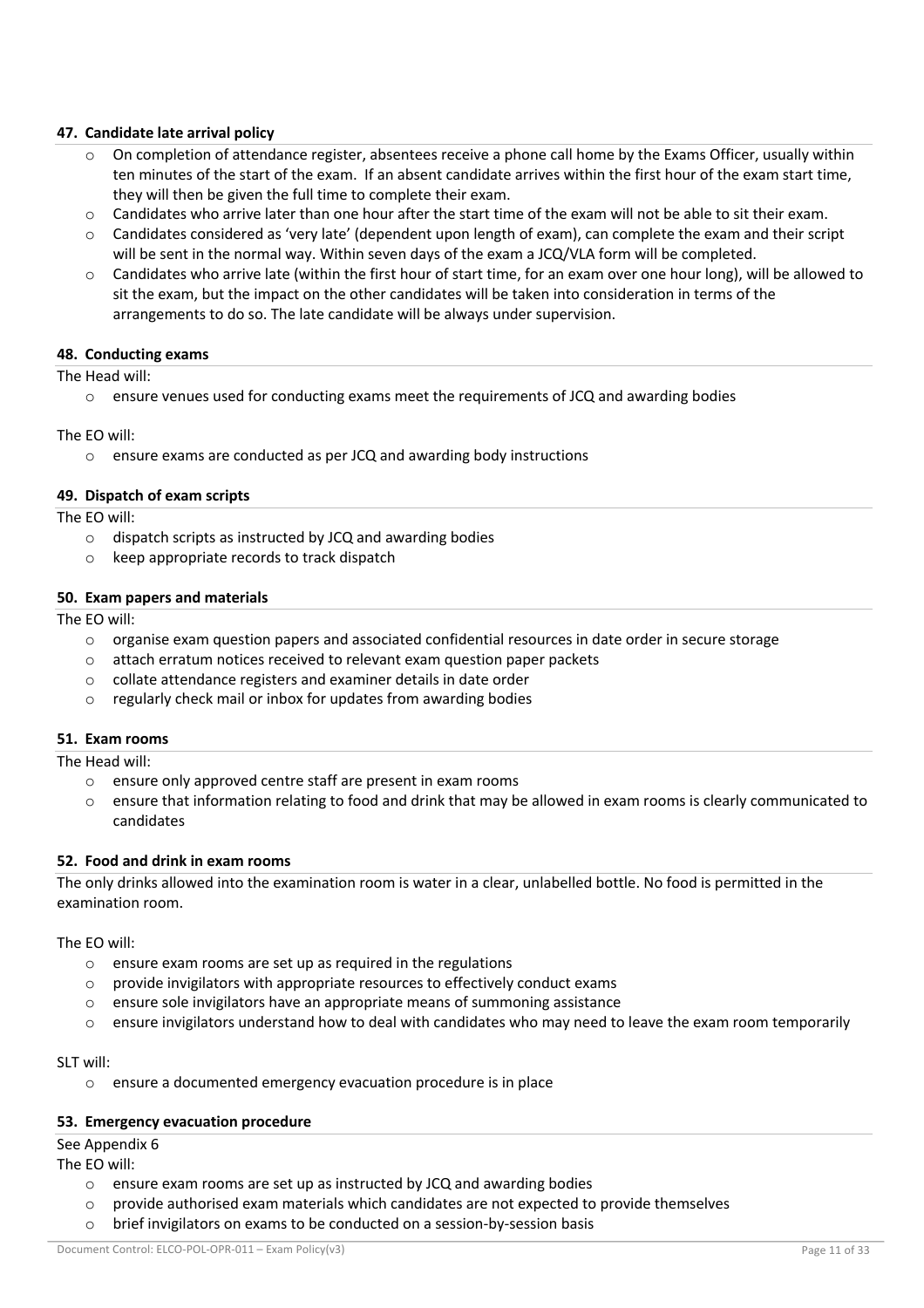$\circ$  ensure invigilators and candidates are aware of the emergency evacuation procedure

Site staff will:

- o ensure exam rooms are available and set up as requested by the EO
- o ensure grounds or centre maintenance work does not disturb exam candidates in exam rooms
- o ensure fire alarm testing does not take place during exam sessions

Invigilators will:

 $\circ$  conduct exams in every exam room as instructed in training/update events and briefing sessions

Candidates will:

o be required to remain in the exam room for the full duration of the exam

# **54. Irregularities**

The Head will:

o ensure any cases of suspected malpractice (by centre staff, candidates, invigilators) are investigated and reported to the awarding body as required

SLT will:

- $\circ$  ensure support is provided for the EO and invigilators when dealing with disruptive candidates in exam rooms
- $\circ$  ensure that internal disciplinary procedures relating to candidate behaviour are instigated, when appropriate

The EO will:

- $\circ$  provide an exam room incident log in all exam rooms for recording any incidents or irregularities
- $\circ$  action any required follow-up and reports to awarding bodies as soon as practically possible after the exam has taken place

Invigilators will:

 $\circ$  record any incidents or irregularities on the exam room incident log (for example, late/very late arrival, candidate, or centre staff suspected malpractice, candidate illness, disruption or disturbance in the exam room, emergency evacuation)

# **55. Malpractice**

See Irregularities above.

## **56. Special consideration**

The EO will:

- o process appropriate requests for special consideration to awarding bodies
- $\circ$  gather evidence which may need to be provided by other staff in centre or candidates
- o submit to awarding bodies to the external deadline

Candidates will:

o provide appropriate evidence to support special consideration requests, where required

# **57. Unauthorised materials**

Arrangements for unauthorised materials taken into the exam room

On entry to the examination room, candidates leave their belongings at the back of the examination room

Only permitted items are allowed to be taken to the exams desk.

Candidates are reminded at the start of the exam, that JCQ unauthorised items are not to be brought into the examination room and a final opportunity to hand them in is given.

## Invigilators will:

o be informed of the arrangements through training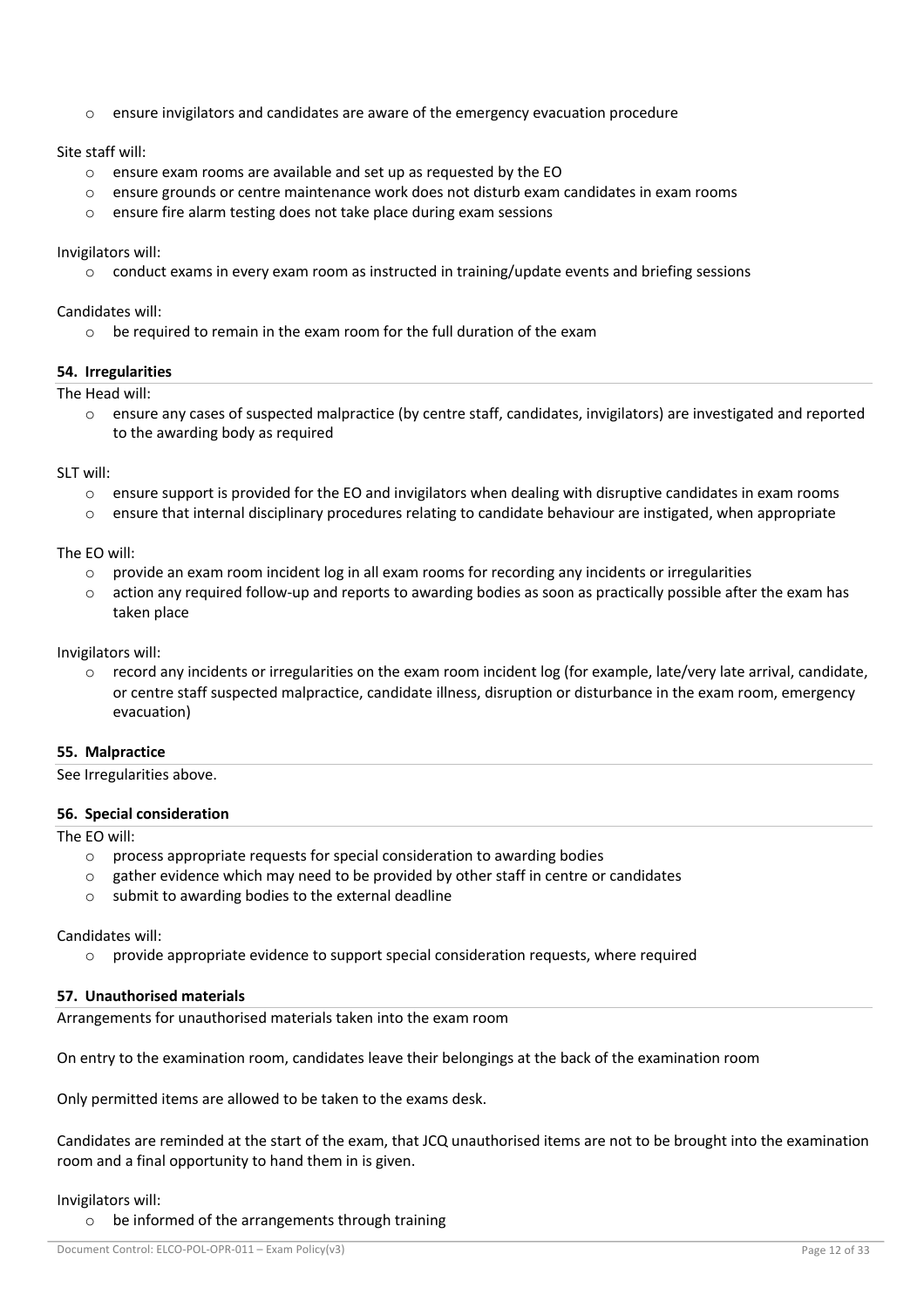## **58. Internal exams**

The EO will:

- o brief invigilators on conducting internal exams
- o return candidate scripts to teaching staff for marking

## Invigilators will:

o conduct internal exams as briefed by the EO

# **Results and post-results**

# **59. Internal assessment**

SLs will ensure:

- $\circ$  teaching staff keep candidates' work, whether part of the moderation sample or not, secure and for the required period stated by JCQ and awarding bodies
- work is returned to candidates or disposed of according to the requirements Managing results day(s)

## SLT will:

 $\circ$  identify centre staff who will be involved in the main summer results day(s) and their role

Site staff will:

 $\circ$  ensure the centre is open and accessible to centre staff and candidates, as required

# **60. Accessing results**

The EO will:

- $\circ$  inform candidates in advance of when and how results will be released to them
- $\circ$  access results from awarding bodies under restricted release of results, where this is provided by the awarding body
- o resolve any missing or incomplete results with awarding bodies
- o issue statements of results to candidates on publication of results
- $\circ$  provide summaries of results for relevant centre staff on publication of results

## **61. Post-results services**

The EO will:

- $\circ$  provide information to candidates and staff on the services provided by awarding bodies and the fees charged
- $\circ$  publish internal deadlines for requesting the services to ensure the external deadlines can be effectively met
- provide a process to record requests for services and collect candidate informed consent and fees where relevant
- o submit requests to awarding bodies to meet the external deadline
- o track requests to conclusion and inform candidates and relevant centre staff of outcomes
- o update centre results information, where applicable

## The Head will:

- $\circ$  ensure an internal appeals procedure is available where candidates disagree with the centre decision:
	- o *not to support an enquiry about results*
	- o *not to appeal against the outcome of an enquiry about results*

## Teaching staff will:

- $\circ$  meet internal deadlines to request the services and gain relevant candidate informed consent
- o identify the budget to which fees should be charged

# Candidates will:

- o meet internal deadlines to request the services
- o provide informed consent and fees, where relevant

# **62. Analysis of results**

Following the publication of results, the [insert title] will: o provide analysis of results to appropriate centre staff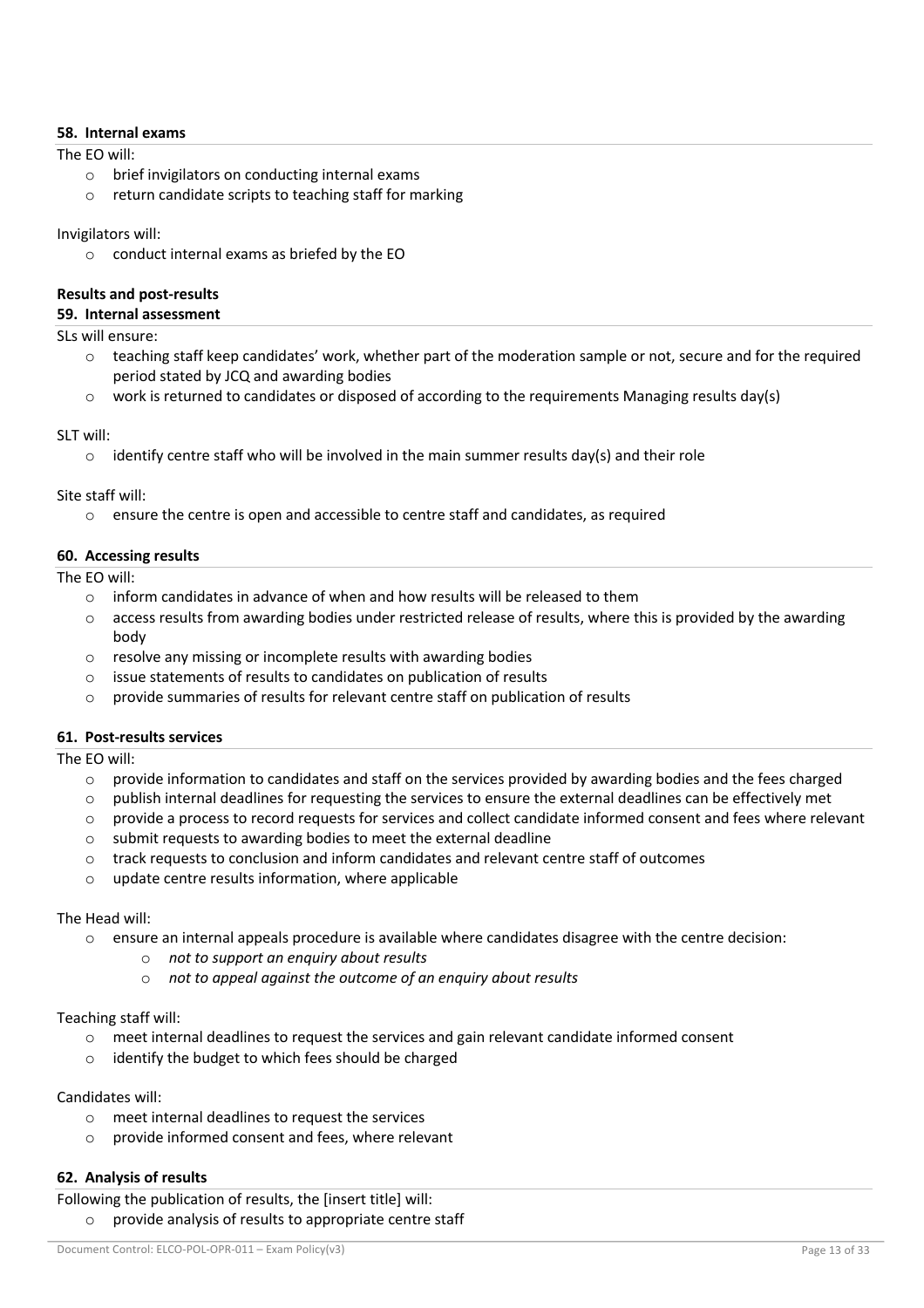- o provide results information to external organisations where required
- o undertake the Key Stage 4/16-18 Performance Tables checking exercise

## **63. Certificates**

Certificates are provided to centres by awarding bodies after results have been confirmed. The process for issuing certificates to candidates is:

## **64. Issue of certificates procedure**

- o The Exams Officer manages the issuing of certificates.
- o Exams Officer checks and collates the individual candidate's certificates and then posts them registered post. Each envelope is stamped with college name and address for Royal Mail to return if necessary.

Candidates may:

 $\circ$  arrange for certificates to be collected on their behalf by providing the EO with written or email permission/authorisation; authorised persons must provide ID evidence on collection of certificates

## **65. Retention of certificates policy**

The Exams Officer manages the retention of unclaimed or uncollected certificates. The certificates are stored in the secure exams cupboard until the candidate collects them.

#### **66. Review**

Heads will:

- $\circ$  provide SLT with an overview of the exam year, highlighting what went well and what could be developed/improved in terms of exams management and administrative processes within the stages of the exam cycle
- $\circ$  collect and evaluate feedback from staff, candidates, and invigilators to inform review

SLT will:

 $\circ$  work with the EO to produce a plan to action any required improvements identified in the review

## **67. Retention of records**

The EO will:

- $\circ$  keep records as required by JCQ and awarding bodies for the required period
- o keep records as required by the centre's records management policy
- $\circ$  provide an exam archiving policy that identifies information held, retention period and method of disposal

#### **68. Exam archiving policy**

All examination materials are stored in the secure examination's cupboard.

## **69. Monitoring arrangements**

This policy will be reviewed every 12 months but can be revised as needed. It will be approved by the governing board

| Impact of non-compliance                   |                                                                                      |
|--------------------------------------------|--------------------------------------------------------------------------------------|
| Staff:                                     | Disciplinary action                                                                  |
| Student:                                   | Not applicable                                                                       |
| Legislation/organisational:                | Reputational damage, litigation, statutory and non-regulated compliance. prosecution |
| <b>Compliance lead:</b>                    | Director of College                                                                  |
| <b>Policy Reference:</b>                   | ELCO-POL-OPR-011                                                                     |
| <b>Version:</b>                            | - 3                                                                                  |
| <b>Agreed policy location:</b>             | DatabridgeMIS and Company Webpage                                                    |
| Does the policy require Governor approval? | No                                                                                   |
|                                            |                                                                                      |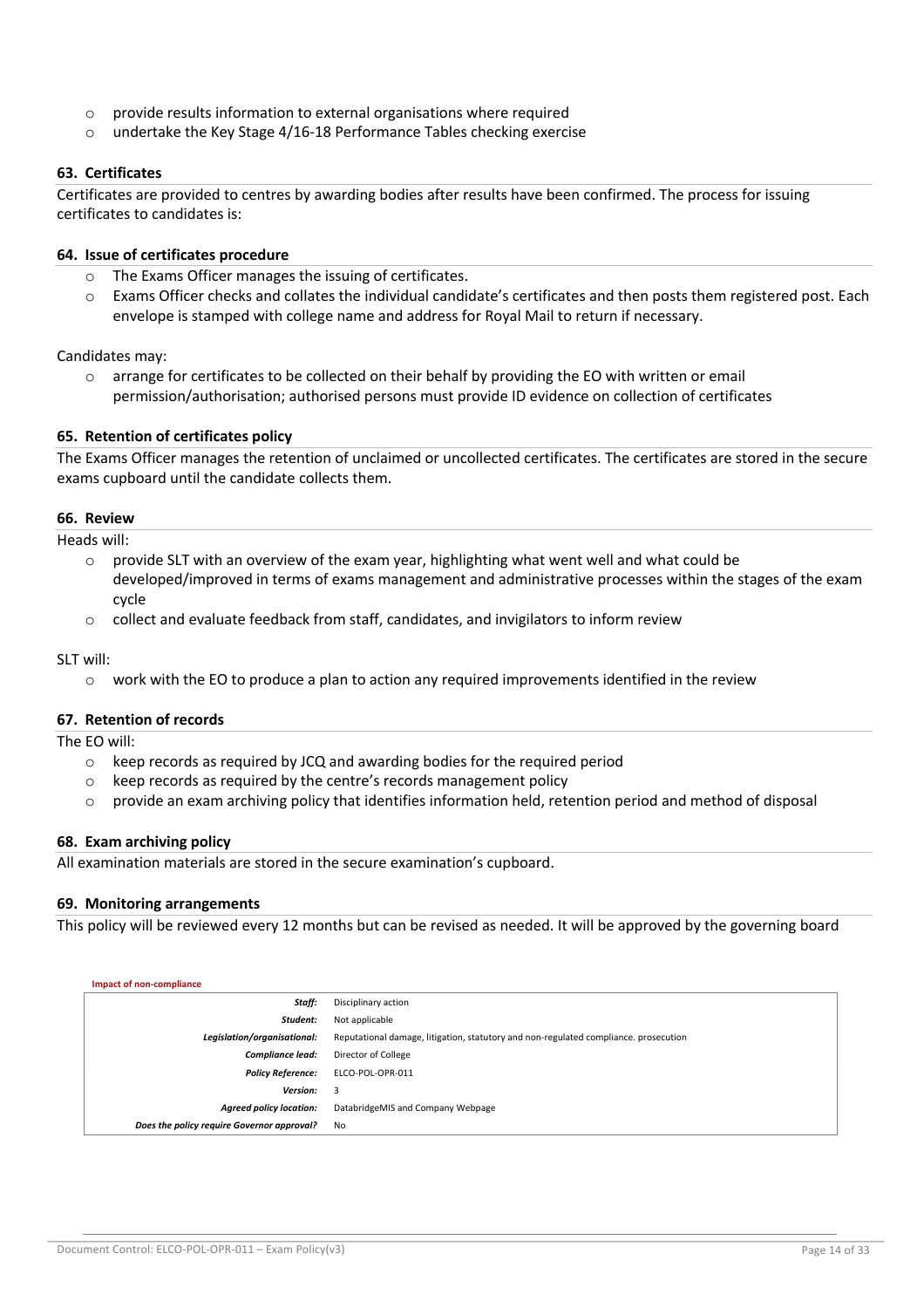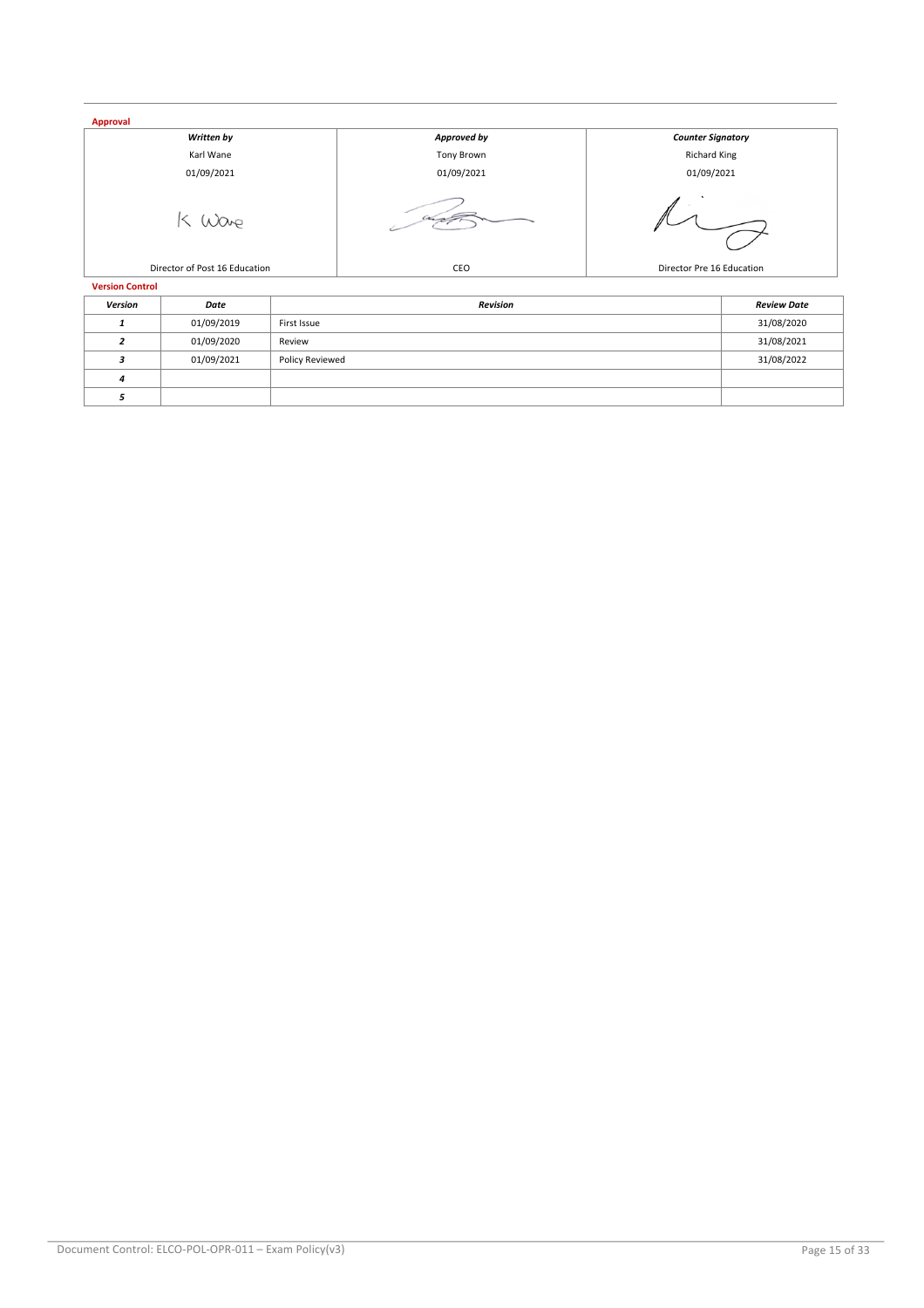# Appendix 1 – Exam Contingency Plan

This plan examines potential risks and issues that could cause disruption to the exams process at the centre. By outlining actions/procedures to be invoked in case of disruption it is intended to mitigate the impact these disruptions have on our exam process.

Alongside internal processes, this plan is informed by the Ofqual Exam system contingency plan: England, Wales, and Northern Ireland - What colleges and colleges and other centres should do if exams or other assessments are seriously disrupted and the JCQ Joint Contingency Plan in the event of widespread disruption to the Examination System in England, Wales, and Northern Ireland.

This plan also confirms Expanse Learning College is compliant with the JCQ regulation (section 5.3, General Regulations for Approved Centres 2019-2020) that the centre; "has in place a written examination contingency plan which covers all aspects of examination administration. This will allow members of the senior leadership team to act immediately in the event of an emergency or staff absence. The examination contingency plan must be readily available for inspection purposes; (The examination contingency plan should also reinforce procedures in the event of the centre being unavailable for examinations owing to an unforeseen emergency)" [JCQ General regulations for approved centres5.3]

The Exams Officer maintains a week-by-week schedule of tasks that need to be done in the Exams Diary. This can be accessed by the Head of Centre or Head of College at any time. The Exams Officer keeps relevant manuals that might be required at any time throughout the year. These can be accessed by the Head of Centre or Head of College at any time.

The Head of Centre and Head of College have access to the Exams Organiser software to make entries. and Heads of Faculty will be asked to check entries in good time of entry deadlines.

# Coursework

Where applicable the ST is aware of the deadline and the data that must be submitted. The Head of Centre will submit coursework marks and check that coursework samples are sent by the required dates.

In case of absence, the Examinations Officer will inform the Head of Centre in good time so that the smooth running of examinations can be ensured. A folder will be made up during each exam period detailing which exams are taking place and when with seating plans, access arrangements information, rooms, candidate lists, attendance registers and invigilator lists and can be found in the exams office clearly labelled.

# Exam Papers

The Examinations Officer and Head of Centre have access to the keys to the secure exam storage cupboard. Exam papers are set out in the secure storage cupboards in date order so that the following day's exam papers are always easily found. Exam packets may need to be opened and re-packed if an exam is taking place in more than one room. This must be witnessed by a 2nd person to check that the correct envelope is being opened – check JCQ guidelines for how far in advance of the exam this may be done.

# Script despatch

Scripts must be packed and either taken to reception for collection in the afternoon or locked up in the exam's storage room in the secure cupboards (if it is too late for that day's collection).

Results - the Head of Centre will access results using the manuals in the exams office.

The Exams Officer will closely monitor the access arrangement process in the event of the SENCo having an extended absence. The Inclusion Co-ordinator will liaise with the Head of Centre and centre staff regarding the identification and approval of access arrangements and collation of evidence. Specialist advice will be sought from outside agencies if the need arises.

The Exams Officer will closely monitor the key tasks undertaken by teaching staff and will liaise with the Head of Centre and other centre staff regarding entry information. The Head of Centre and Head of College will monitor the progress of non-examination tasks, coursework marks and internal assessment marks and ensure steps are put in place to complete these and inform candidates of these within the appropriate timescales. Awarding bodies will be informed of any potential issues as soon as possible.

In the unforeseen event of the centre is unable to recruit and train sufficient invigilators, support staff within college will be trained and released to conduct exams. Invigilators are given their timetables in advance and should all report to the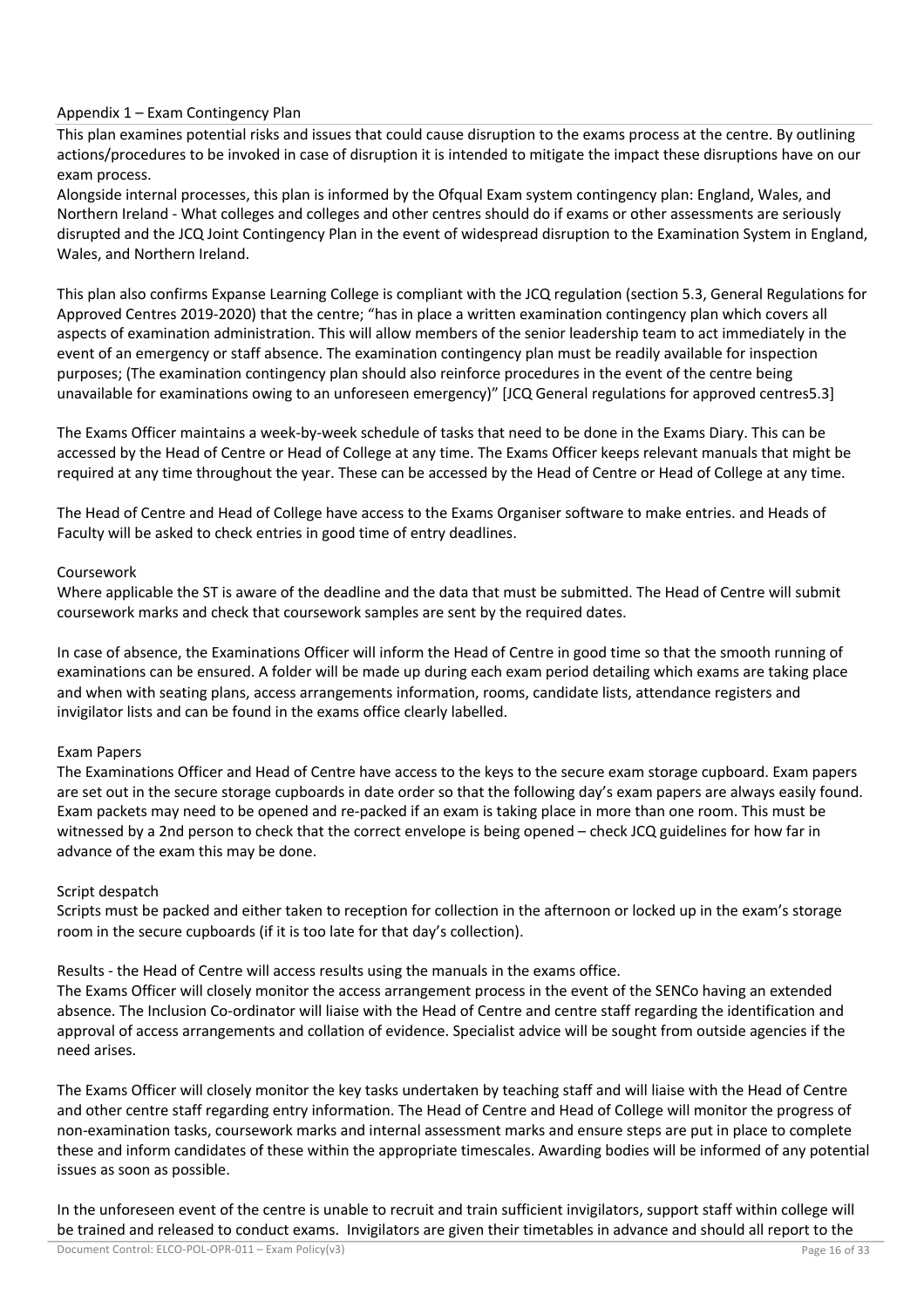exam's office on arrival. The folder will detail where they are meant to be and with which candidates. Invigilators' hours are organised by the Exams Officer. If an invigilator does not turn up for any reason a member of SLT will stand in for them.

If there is an unexpected incident at exam time preventing the use of a room, the Head of Centre will liaise with other local colleges to accommodate the exam. Special consideration will be applied for, and the students kept secure for the duration of the delay.

In the event of a MIS system failure at crucial times during the exam cycle the ICT Manager will be informed as soon as possible and every step will be taken to reinstate the MIS to working condition. Exam boards will be notified in good time and steps will be taken to continue proceedings using manual systems.

If the fire alarm sounds the exams officer will immediately enter the main exam room and note the time of the alarm. The head of centre will liaise with the exams officer regarding the necessity for stopping the exam and evacuating the building. If the need arises for an evacuation, the normal college Fire Evacuation Procedures for examinations will apply:

1. Candidates will stop writing, place their papers face down on the desk.

2. The Exams Officer will remind the candidates of the need to remain in silence and not communicate with any other candidate.

3. Candidates will evacuate the room one row at a time via the fire exit door from the hall. They will take their desk labels with them for identification purposes.

4. One invigilator will go with the first group of students and the second (if available) will go with the second group of students. The first invigilator will take the internal attendance register with him/her.

5. The Exams Officer will be the last to leave the room, having secured the evacuation of all candidates and the room.

6. Candidates will proceed to the designated area and line up in exam room order, leaving adequate space between rows and columns to maintain the security of the exam.

7. The first invigilator will take the register (with the aid of the desk labels for identification) and remind candidates not to communicate with the rest of the college who will be lined up away from them.

8. The Exams Officer will report to the Head of Centre when all students are accounted for.

# Returning to the Exam Room:

9. Candidates will return to the exam room in reverse order. The Exams Officer will go with the first group of students and the second invigilator (if available) will go with the second group and the first invigilator with the last group of candidates. 10. In assessing whether or not to continue the exam the Exams Officer will liaise with the Head of Centre (or his/her nominated deputy) as to whether or not the session will continue. The Head of Centre (or his/her nominated deputy) will take the following factors into consideration:

• *The length of time that has passed since the official start time* 

*• Whether the minimum time for remaining the examination has passed to maintain the integrity of the exam.* 

*• The amount of time left to complete the exam(s) • Whether there is sufficient time to complete the exam before another session starts.* 

*• Whether continuing the exam will take candidates over the session limit of 3 hours, taking particular care to consider candidates with access arrangements which include extra time. If the Head of Centre (or his/her nominated deputy) are satisfied that the above conditions have not been breached, he/she will ask the Exams Officer to continue the exam.* 

11. The Exams Officer will ask all candidates to mark their work with an Asterisk (star) so that the exam board can identify where the candidates' concentration was disturbed.

12. The candidates will continue with the exam and be given the full allocated amount of time (including stoppage) for the completion of the exam.

13. Scripts will be submitted to the exam board in the usual manner at the end of the exam.

14. The Exams Officer will apply for special consideration for all affected candidates.

15. If the above conditions cannot be met the Exams Officer will liaise with the Head of Centre regarding a decision to abandon the session. If the session is to be abandoned, this will be either:

*• Because of consideration of the criteria above,* 

*• Because re-entry to the premises cannot be secured* 

*• Because the risk of communication between candidates, the validation of the exam cannot be guaranteed.*

16. The Exams Officer will contact the Exam Board at the first opportunity and then apply for Special Consideration of all affected candidates.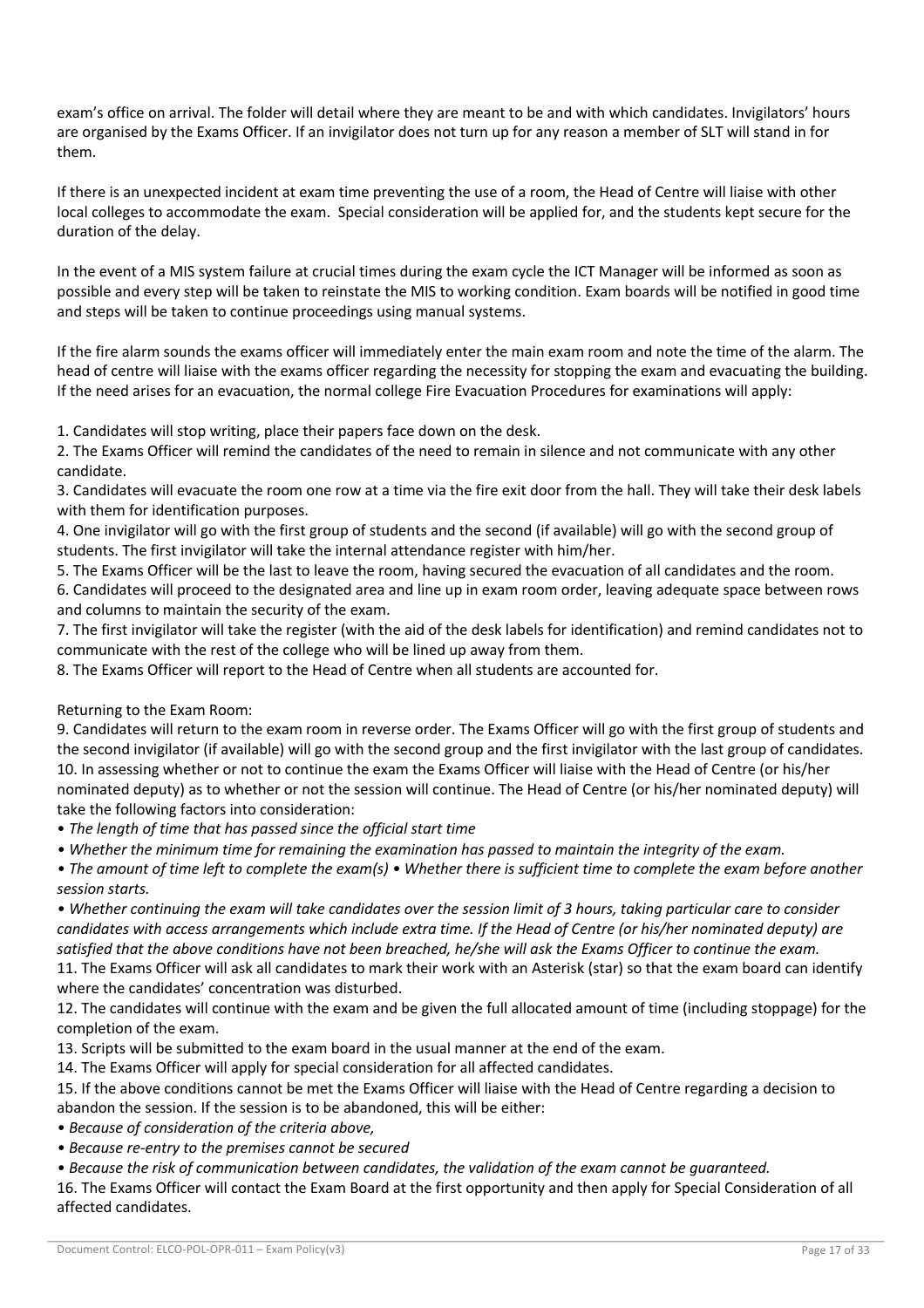17. Partially completed papers will be sent to the exam board by the usual means if requested. If Evacuation is unnecessary: The Exams Officer will apply procedures  $(11) - (15)$  above providing the conditions in  $(10)$  above can be guaranteed.

All OTHER EXAM ROOMS IN USE AT THE SAME TIME AS THE EXAM ROOM

18. The Invigilator in charge of the room will follow procedures  $(1) - (7)$  above, immediately evacuating the room and accompanying the candidates to the designated area.

19. The Invigilator will wait for further instruction from the Exams Officer who will communicate with the Invigilator at the earliest opportunity.

20. The Exams Officer will apply procedures  $(8)$  and  $(10) - (17)$  above.

Where there is disruption to teaching time and students miss teaching and learning, it remains the responsibility of the centre to prepare students, as usual, for examinations. In case of modular courses, centres may advise candidates to sit examinations in an alternative series. Centres should have plans in place to facilitate alternative methods of learning.

Students can be admitted into the exams room up to 1 hour after published start of exam when the exam is over 1 hr duration. If they cannot attend the exam students can be given the opportunity to sit the exam at the next available series and/or special consideration can be applied if the adverse circumstances are beyond their control and if the student has met the minimum requirements.

Candidates are unable to site their exam due to a power outage in the exam room Centre actions Site Manager and ICT Manager informed as soon as possible. Re-room the exam to rooms with power if possible. Start the exam late within JCQ regulations if power is restored. Special consideration to be applied for only if external examinations cannot be taken, and it is the final exam opportunity for the students concerned before cash-in. To be completed within 7 days of exam date.

If there are timetabled examinations scheduled on a day when the Head decides that the college should be closed to staff and students, the following procedures will be implemented: The college has a team of staff who, should conditions allow, are able to come to college to ensure that timetabled exams may go ahead. In such an eventuality, the college as an examination centre will only open to candidates sitting timetabled GCSE written examinations. In order that the college can ensure the correct administration of exams, the team must include the Exams Officer or a suitably trained member of leadership team. If these members of staff are not able to get into college the scheduled exam(s) will not run.

In line with JCQ (Joint Council for Qualifications) guidance, the college will endeavour to be open and, where conditions allow, timetabled examinations will go ahead. If the start of the exam is delayed candidates will be isolated and the exam board will be notified. Special consideration may be applied.

Advice and recommendations from the JCQ state: "Wherever possible, the examinations should be conducted according to the centre's published examination timetable" and "it is important to note that rescheduling the examinations is not an option due to the consequences that it would have across the system" In the event that weather is adverse and the college is closed on a day of a scheduled public examination the Head will assess the possibility of key staff being able to attend. If he is confident that key staff can be in attendance and that the exam will run. The college website will be updated to show timetabled examinations are still going ahead and advising of any revised start times. Start times may be delayed for morning exams if a number of candidates are late (permission will be sought from relevant awarding bodies).

All candidates are expected to make the effort to come in and sit their examination. The decisions regarding travelling to college for an exam rest with individual families taking consideration of the weather and road conditions locally to them. If a candidate is unable to get into college on an exam day because of inclement weather, it is imperative that families contact the college as soon as possible to explain that this has occurred. If the Head were to take a decision that the college must close, as it is unsafe to open, we would notify the exam board that we had been unable to run the exams that were scheduled for that day. If the college must be closed for a prolonged period which may affect more than one examination, students may need to sit the exam at an alternative venue. Transport for students will be arranged as soon as possible, along with necessary other arrangements such as exam desks and secure transportation of papers.

In the event of the centre having too partially close they will:

• consider opening college for examinations and examination candidates only • use alternative venues in agreement with relevant awarding organisations (e.g., share facilities with other centres or use other public buildings if possible) • apply to awarding organisations for special consideration for candidates where they have met the minimum requirements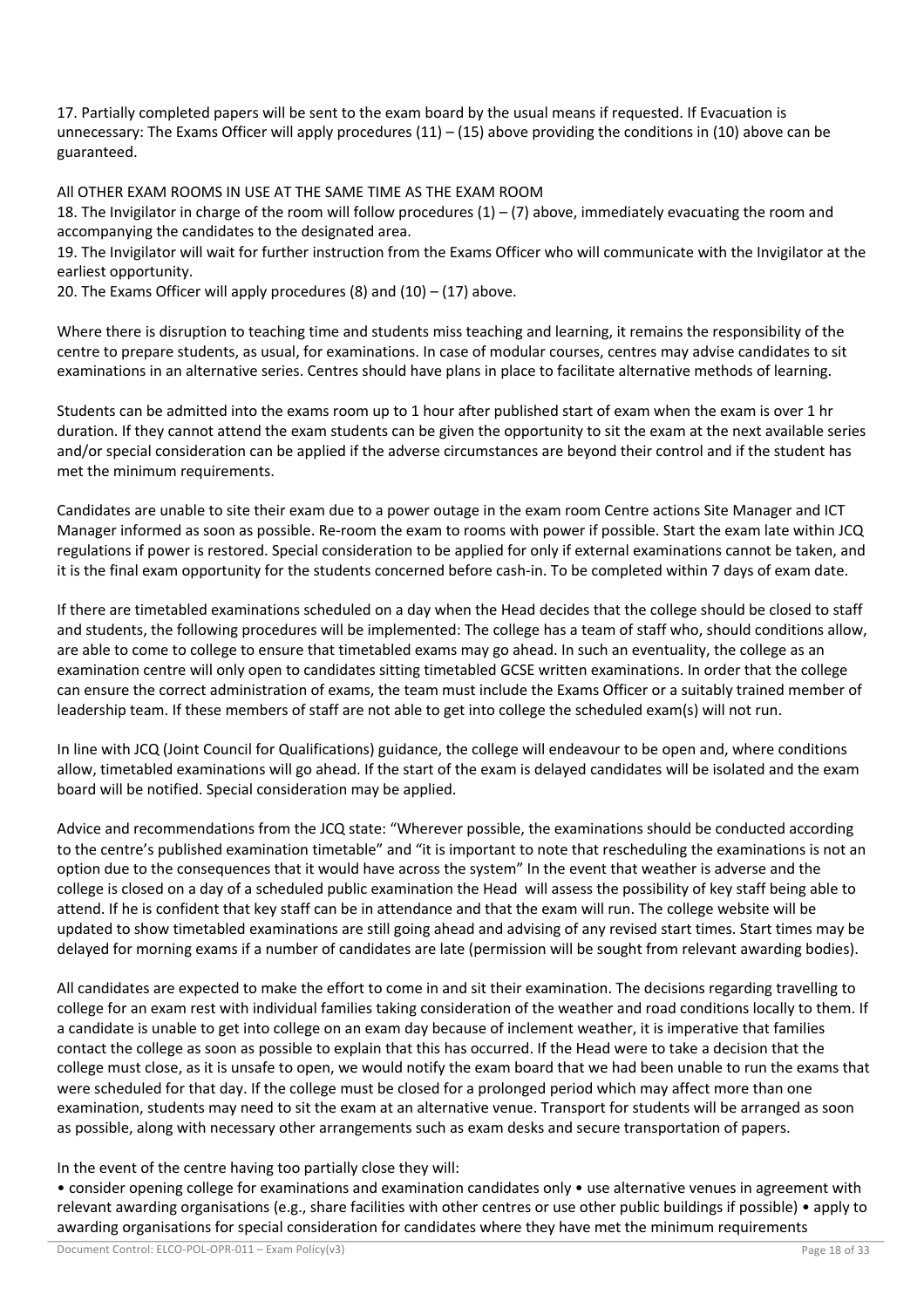• offer candidates an opportunity to sit any examinations missed at the next available series, if possible.

Disruption to the distribution of examination papers to the centre in advance of examinations. The centre will contact the awarding organisation to:

- source alternative couriers for delivery of hard copies
- provide centres with electronic access to examination papers via a secure external network
- fax examination papers to centres if electronic transfer is not possible.

The examinations officer would ensure that copies are received, made, and stored under secure conditions and should have plans in place to facilitate such an action. Awarding organisations would provide guidance on the conduct of examinations in such circumstances. As a last resort, and in close collaboration with centres and regulators, awarding organisations to consider scheduling of the examination on an alternative date.

Disruption to the transportation of completed examination scripts The centre to communicate with relevant awarding organisations at the outset to resolve the issue The centre will, in the first instance, seek advice from awarding organisations and their normal collection agency regarding collection The centre will not make their own arrangements for transportation without approval from awarding organisations The centre will ensure secure storage of completed examination scripts until collection

If the centre is unable to access or distribute results, every effort will be made to make arrangements to access results at an alternative site and/or share facilities with other colleges and colleges if possible The centre will also contact the awarding organisations about alternative options The centre will arrange for the results to be collected from an alternative venue and communicate this to students via the college website and any other means possible The centre will arrange to make post results requests at an alternative location and contact relevant awarding organisations if electric post results requests are not possible.

Ofqual What colleges and colleges and other centres should do if exams or other assessments are seriously disrupted

You should prepare for possible disruption to exams and other assessments as part of your emergency planning and make sure your staff are aware of these plans… Disruption to assessments or exams in the absence of any instruction from the relevant awarding organisation, the college or college should assume that any exam or timetabled assessment should take place if it is possible for it to do so. This may mean having to locate alternative premises. If the exam or assessment cannot take place, or if a student misses an exam or loses their assessment due to an emergency or other event outside the control of the college or college, you should discuss alternative arrangements with your awarding organisation.

The college or college should consider the following steps Exam planning

- 1. Review your contingency plan well in advance of each exam series.
- 2. Ensure that copies of question papers are received and stored under secure conditions.
- In the event of disruption
- 1. Contact the relevant awarding organisation and follow its instructions.

2. Take advice, or follow instructions, from relevant local or national agencies in deciding whether the college or college can open.

3. Identify whether the exam can be sat at an alternative venue, in agreement with the relevant awarding organisation. 4. Where accommodation is limited, prioritise students whose progression will be severely delayed if they do not take their exams when planned.

- 5. Communicate with parents, carers, and students regarding any changes to the exam timetable.
- 6. Advise students, where appropriate, to sit exams in the next available series.

# After the exam

- 1. Consider whether students may be eligible for special consideration.
- 2. Ensure that scripts are stored under secure conditions.
- 3. Return scripts to awarding organisations in line with their instructions.

Never make alternative arrangements for the transportation of completed exam scripts, unless told to do so by the awarding organisation.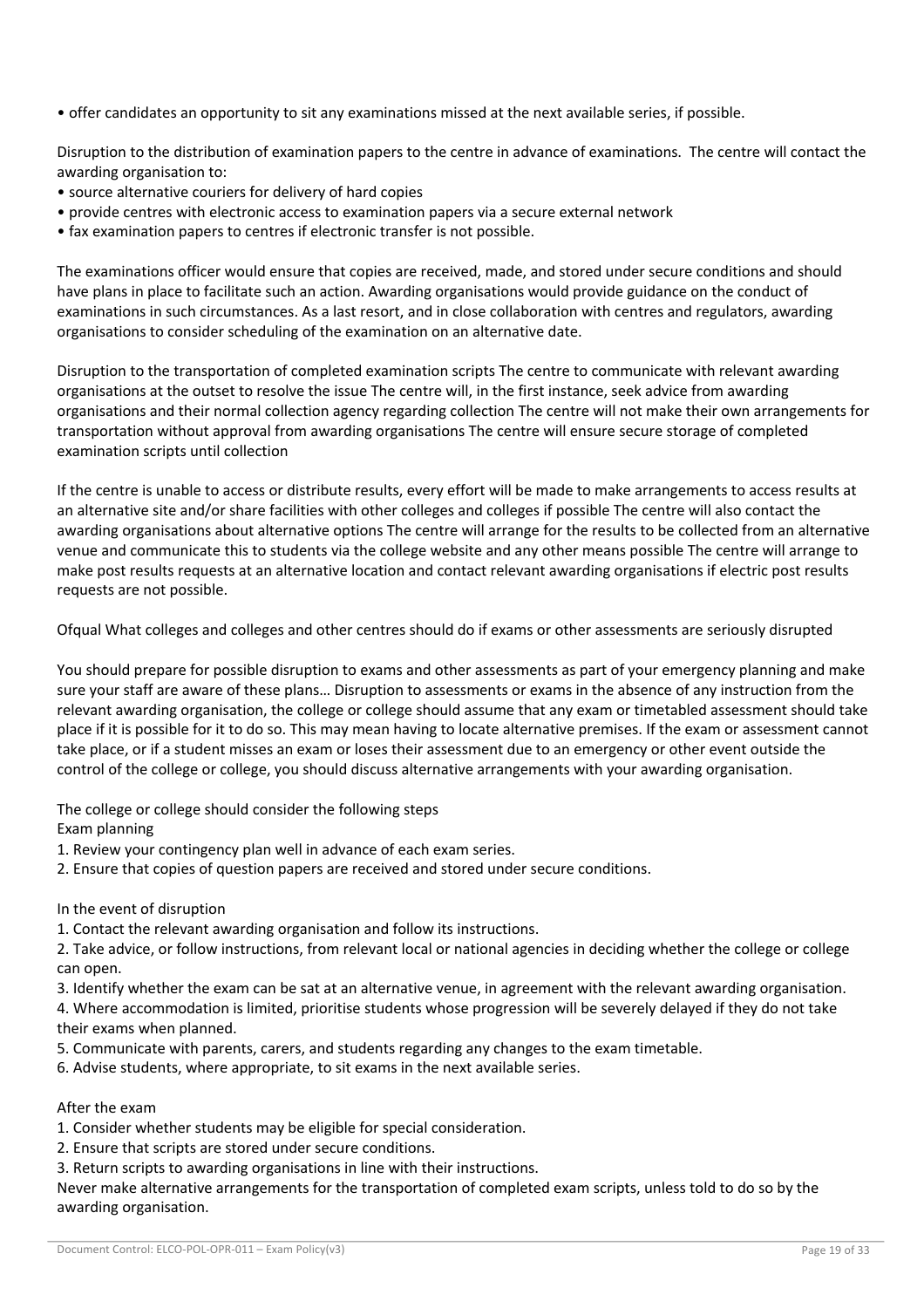The awarding organisation should take the following steps Exam planning

1. Establish and maintain and at all times comply with an up to date written contingency plan.

2. Ensure that the arrangements in place centres and other third parties enable them to deliver and award qualifications in accordance with their conditions of recognition.

# In the event of disruption

1. Take all reasonable steps to mitigate any adverse effect, in relation to their qualifications, arising from any disruption. 2. Provide effective guidance to any of their centres delivering qualifications.

3. Ensure that where an assessment must be completed under specified conditions, students complete the assessment under those conditions (other than where any reasonable adjustments or special considerations require alternative conditions). Promptly notify the relevant regulators about any event which could have an adverse effect on students, standards, or public confidence.

5. Coordinate its communications with the relevant regulators where the disruption has an impact on multiple centres or a wide range of learners

# After the exam.

Consider any requests for special consideration for affected students. For example, those who may have lost their internally assessed work or whose performance in assessments or exams could have been affected by the disruption.

If any student misses an exam or are disadvantaged by the disruption If some of the students have been adversely affected by the disruption, you should ask the awarding organisation about applying for special consideration.

Decisions about special consideration, when it is or is not appropriate, is for each awarding organisation to make. Their decisions might be different for different qualifications and for different subjects. See also:

• JCQ's guidance on special considerations

• FAB's guidance on special considerations

# Wider Communication

The regulators, Ofqual in England, Qualifications Wales in Wales and CCEA in Northern Ireland, will share timely and accurate information, as required, with awarding organisations, government departments and other stakeholders. The Department for Education in England, the Department of Education in Northern Ireland and the Welsh Government will inform the relevant government ministers as soon as it becomes apparent that there will be significant local or national disruption; and ensure that they are kept updated until the matter is resolved.

Awarding organisations will alert the Universities and Colleges Admissions Service (UCAS) and the Central Applications Office (CAO) about any impact of the disruption on their deadlines and liaise regarding student progression to further and higher education. Awarding organisations will alert relevant professional bodies or employer groups if the impact of disruption particularly affects them.

# Widespread national disruption.

In the event of widespread sustained national disruption, the government departments will communicate with regulators, awarding organisations and centres prior to a public announcement. Regulators will provide advice to government departments on implications for exam timetables. [Ofqual guidance extract taken directly from the Exam system contingency plan: England, Wales, and Northern Ireland - What colleges and colleges and other centres should do if exams or other assessments are seriously disrupted, (updated 23 January 2018)

https://www.gov.uk/government/publications/exam-system-contingency-planengland-wales-and-northern-ireland/whatcolleges-and-colleges-should-do-if-exams-or-other-assessments-are-seriouslydisrupted

qualification regulators, JCQ and government departments responsible for education have prepared and agreed information for colleges and colleges in the event of examinations being seriously disrupted. This jointly agreed information will ensure consistency of response in the event of major disruption to the examinations system affecting significant numbers of candidates.

Further information may be found at: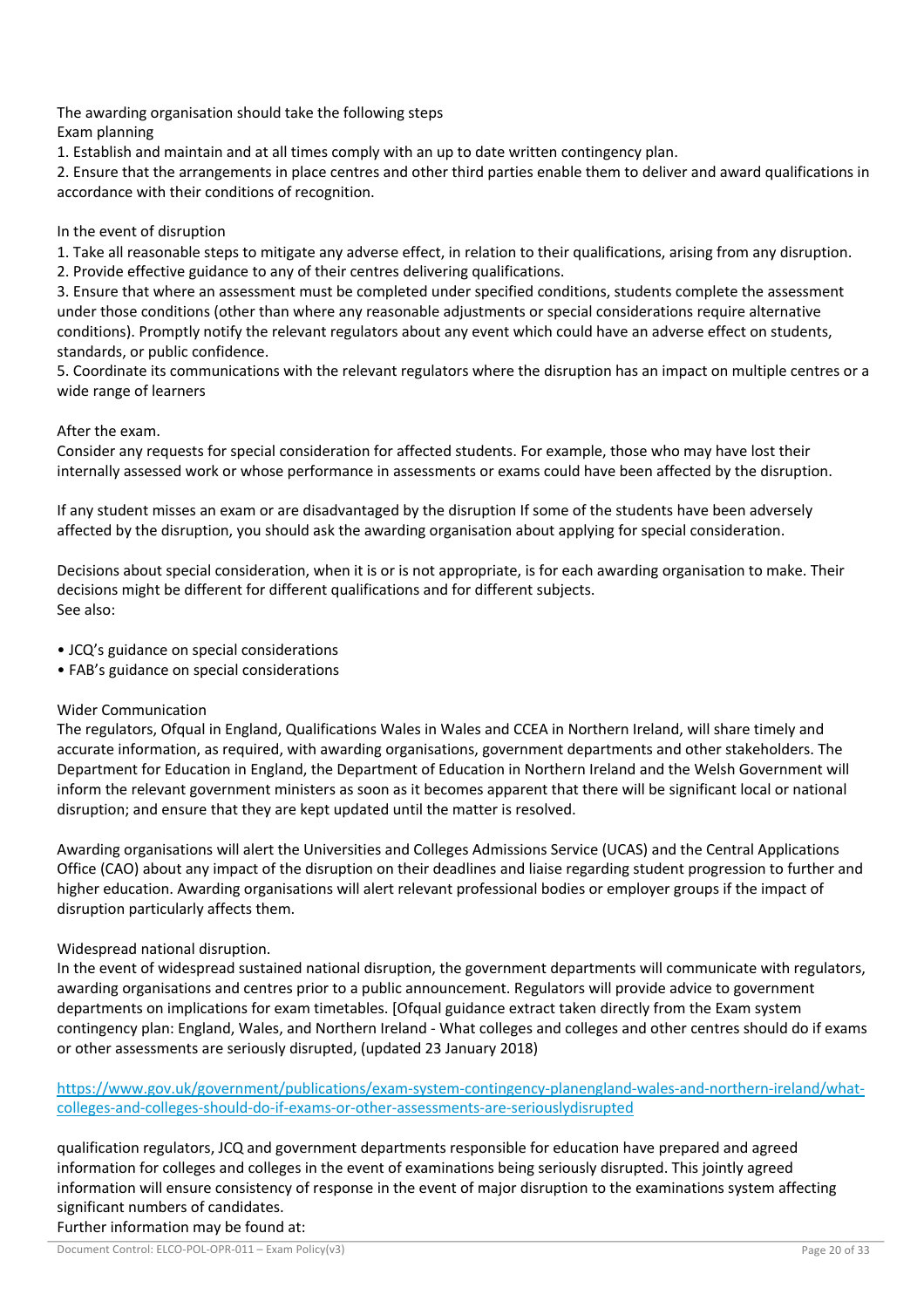https://www.gov.uk/government/publications/exam-system-contingency-planengland-wales-and-northern-ireland/whatcolleges-and-colleges-should-do-if-exams-or-other-assessments-areseriously-disrupted

In addition, awarding bodies have their own well-established contingency plans in place to respond to disruptions. It is important that exams officers who are facing disruption liaise directly with the relevant awarding body/bodies.

Centres should prepare plans for any disruption to examinations as part of their general emergency planning. It is important to ensure that relevant centre staff are familiar with the plan. Consideration should be given as to how these arrangements will be communicated to candidates, parents and staff should disruption to examinations occur.

If the head of centre decides the centre cannot be opened for scheduled examinations, the relevant awarding body must be informed as soon as possible. Awarding bodies will be able to offer advice regarding the alternative arrangements for conducting examinations that may be available and the options for candidates who have not been able to take scheduled examinations.

The designation of a 'contingency day' within the common examination timetable is in the event of national or local disruption to examinations. It is part of the awarding bodies' standard contingency planning for examinations. Centres must therefore remind candidates that they must remain available until \*\*\*\* 2021 should an awarding body need to invoke its contingency plan. [JCQ guidance taken directly from JCQ Instructions for conducting examinations 2018-2019 http://www.jcq.org.uk/exams-office/ice---instructions-for-conducting-examinations, section 15, Contingency Planning]

# Appendix 2 – Internal Appeals Procedure

# **Appeals against internal assessment decisions (Centre assessed marks)**

This procedure confirms Expanse Learning College's compliance with JCQ's General Regulations for Approved Centres 2018-2019, section 5.7 that the centre has in place "a written internal appeals procedure relating to internal assessment decisions and to ensure that details of this procedure are communicated, made widely available and accessible to all candidates" and that the centre "must inform candidates of their centre assessed marks.

A candidate is allowed to request a review of the centre's marking before marks are submitted to the awarding body." Certain components of GCSE and GCE (legacy GCE coursework, GCE and GCSE nonexamination assessments) and other qualifications that contribute to the final grade of the qualification are internally assessed (marked) by the centre. The marks awarded (the internal assessment decisions) are then submitted by the deadline set by the awarding body for external moderation.

## **Deadlines for the submission of marks (Summer 2021 exam series)**

Given the current uncertainty around the status of the exam series summer 2021 will mean that this section of the policy will be updated when certain information is received from the examination boards.

Expanse Learning College is committed to ensuring that whenever its staff marks candidates' work this is done fairly, consistently and in accordance with the awarding body's specification and subject-specific associated documents.

Expanse Learning College ensures that all centre staff follow a robust non-examination assessment policy (for the management of GCE and GCSE non-examination assessments). This policy details all procedures relating to nonexamination assessments for GCSE, BTEC and ELC, including the marking and quality assurance processes which relevant teaching staff are required to follow.

Candidates' work will be marked by staff who have appropriate knowledge, understanding and skill, and who have been trained in this activity. Expanse Learning College is committed to ensuring that work produced by candidates is authenticated in line with the requirements of the awarding body. Where a number of teachers are involved in marking candidates' work, internal moderation and standardisation will ensure consistency of marking.

On being informed of their centre assessed marks, if a candidate believes that the above procedures were not followed in relation to the marking of his/her work, or that the assessor has not properly applied the mark scheme to his/her marking,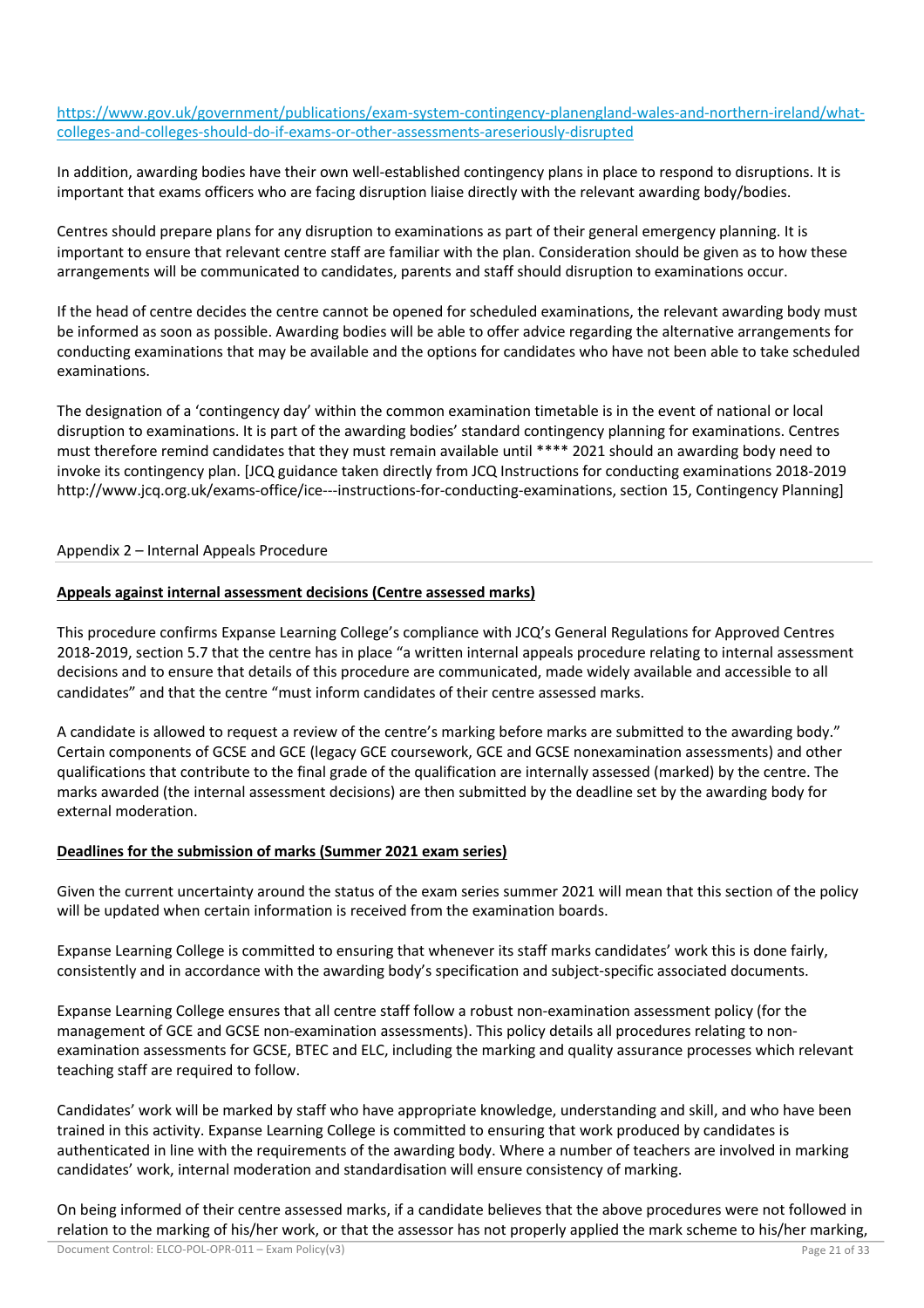then he/she may make use of the appeals procedure below to consider whether to request a review of the centre's marking.

Expanse Learning College will:

1. ensure that candidates are informed of their centre assessed marks so that they may request a review of the centre's marking before marks are submitted to the awarding body.

2. inform candidates that they may request copies of materials (for example, a copy of their marked work, the relevant specification, the mark scheme and any other associated subject-specific documents) to assist them in considering whether to request a review of the centre's marking of the assessment. This must be done within 24 hours of receiving their centre assessed marks.

3. having received a request for copies of materials, promptly make them available to the candidate within 2 working days.

4. provide candidates with sufficient time to allow them to review copies of materials and reach a decision (up to 3 working days).

5. provide a clear deadline for candidates to submit a request for a review of the centre's marking. Requests will not be accepted after this deadline. Requests must initially be made verbally to the Examinations Officer within 24 hours and immediately followed up in writing within 3 working days of receiving copies of the requested materials by completing the Internal Appeals Form. Please note that appeals WIL NOT be undertaken unless the Internal Appeals Form has been completed and returned within the set timeframe.

6. allow up to 5 working days for the review to be carried out, to make any necessary changes to marks and to inform the candidate of the outcome, all before the awarding body's deadline.

7. ensure that the review of marking is carried out by an assessor who has appropriate competence, has had no previous involvement in the assessment of that candidate and has no personal interest in the review.

8. instruct the reviewer to ensure that the candidate's mark is consistent with the standard set by the centre.

9. inform the candidate in writing of the outcome of the review of the centre's marking.

The outcome of the review of the centre's marking will be made known to the Head of Centre.

A written record of the review will be kept and made available to the awarding body upon request. The moderation process carried out by the awarding bodies may result in a mark change, either upwards or downwards, even after an internal review.

The internal review process is in place to ensure consistency of marking within the centre, whereas moderation by the awarding body ensures that centre marking is line with national standards. The mark submitted to the awarding body is subject to change and should therefore be considered provisional. The procedure is quoted directly from the JCQ publication Reviews of marking (centre assessed marks) suggested template for centres.

# **Appeals against the centre's decision not to support a clerical check, a review of marking, a review of moderation or an appeal**

This procedure confirms Expanse Learning College's compliance with JCQ's General Regulations for Approved Centres 2020-2021, that the centre has in place:

"a written internal appeals procedure to manage disputes when a candidate disagrees with a centre decision not to support a clerical check, a review of marking, a review of moderation or an appeal..."

Following the issue of results, awarding bodies make post-results services available. Full details of these services, internal deadlines for requesting a service and fees charged are provided by the exams officer. Candidates are also informed of the arrangements for post-results services before they sit any exams and the accessibility of senior members of centre staff immediately after the publication of results. Details of the post-result service will be issued to candidates together with their 'Individual Candidate Timetable'.

If the centre or a candidate (or his/her parent/carer) has a concern and believes a result may not be accurate, a review of the result may be requested. Reviews of Results (RoRs) offers three services.

Service 1 – clerical re-check.

Service 2 – review of marking.

Service 3 – review of moderation (this service is not available to an individual candidate).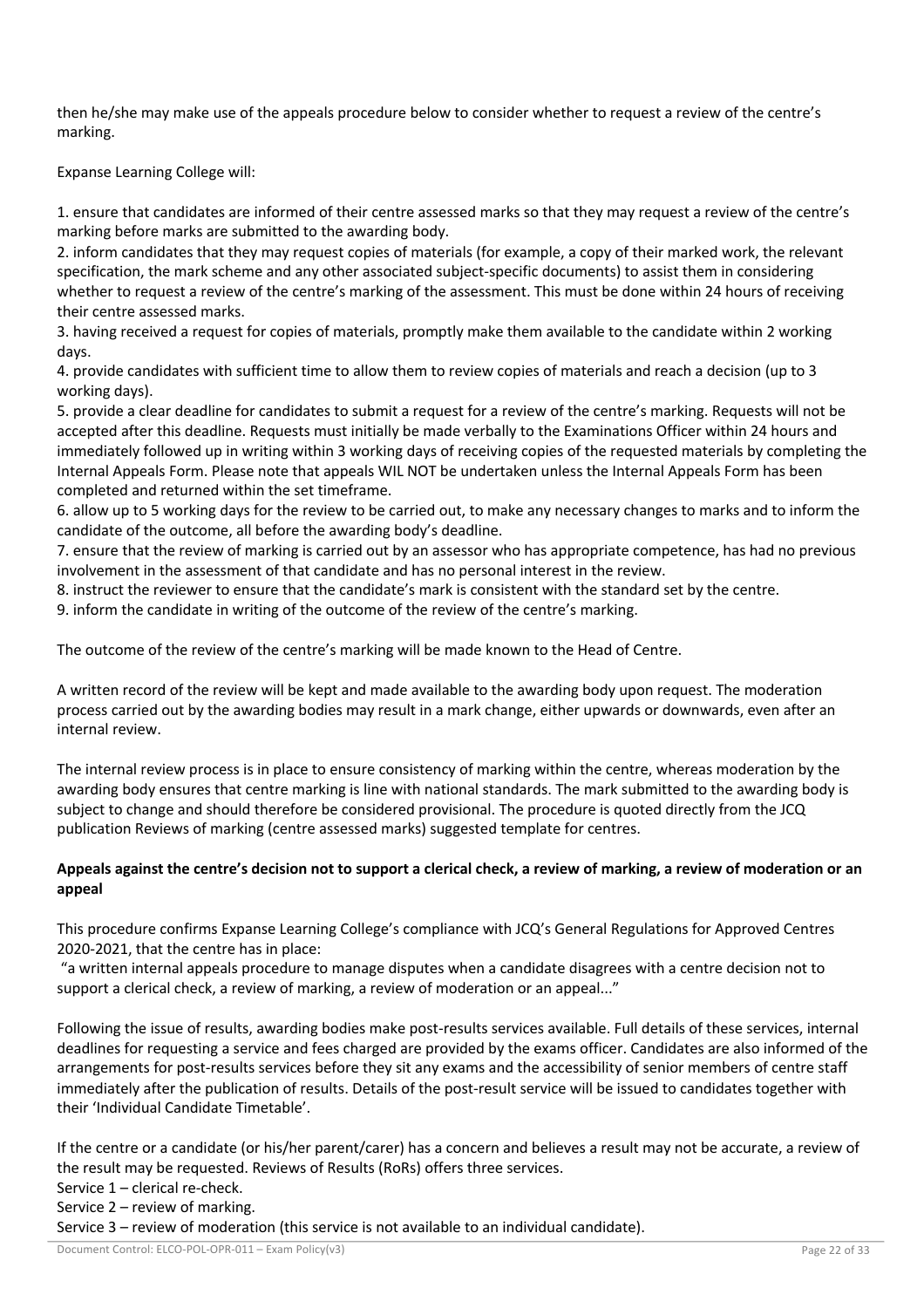Written candidate consent (informed consent via candidate email is acceptable) is required in all cases before a request for a RoR service 1 or 2 is submitted to the awarding body as with these services candidates' marks and subject grades may be lowered. Candidate consent can only be collected after the publication of results.

If a concern is raised about a particular examination result, the curriculum leader will investigate the feasibility of requesting a review supported by the centre. Where the centre does not uphold a request from a candidate, the candidate may pay the appropriate RoR fee to the centre, and a request will be made to the awarding body on the candidate's behalf.

If the candidate (or his/her parent/carer) believes there are grounds to appeal against the centre's decision not to support a review, an internal appeal can be submitted to the centre by completing the internal appeals form at least 5 calendar days prior to the internal deadline for submitting a request for a review.

The appellant will be informed of the outcome of his/her appeal before the internal deadline for submitting a RoR. Following the RoR outcome, an external appeals process is available if the Head of Centre remains dissatisfied with the outcome and believes there are grounds for appeal.

The JCQ publications Post-Results Services and JCQ Appeals Booklet (A guide to the awarding bodies' appeals processes) will be consulted to determine the acceptable grounds for a preliminary appeal. Where the Head of Centre is satisfied after receiving the RoR outcome, but the candidate (or his/her parent/carer) believes there are grounds for a preliminary appeal to the awarding body, a further internal appeal may be made to the Head of Centre. Following this, the Head of Centre's decision as to whether to proceed with a preliminary appeal will be based upon the acceptable grounds as detailed in the JCQ Appeals Booklet.

Candidates or parents/carers are not permitted to make direct representations to an awarding body.

The Internal Appeals Form should be completed and submitted to the centre within 5 calendar days of the notification of the outcome of the RoR. Subject to the Head of Centre's decision, this will allow the centre to process the preliminary appeal and submit to the awarding body within the required 30 calendar days of receiving the outcome of the review of results process. Awarding body fees which may be charged for the preliminary appeal must be paid to the centre by the appellant before the preliminary appeal is submitted to the awarding body (fees are available from the Exams Officer). If the appeal is upheld by the awarding body, this fee will be refunded by the awarding body and repaid to the appellant by the centre.

Appendix 3 – Word Processor Policy

# **The Use of Word Processors.**

This policy on the use of word processors in examinations and assessments is reviewed and updated annually, early in the autumn term, on the publication of updated JCQ regulations and guidance contained in the publications Access Arrangements and Reasonable Adjustments and Instructions for conducting examinations.

References to 'AA' relate to JCQ *Access Arrangements and Reasonable Adjustments 2015/16* and ICE to JCQ *Instructions for conducting examinations 2020/21*.

# **Principles for using a word processor**

Expanse Learning College complies with AA section 4 regulations as follows: (AA 4.2.1)

- Candidates with access to word processors are allowed to do so to remove barriers for disabled candidates which prevent them from being placed at a substantial disadvantage as a consequence of persistent and significant difficulties.
- The use of word processors is only permitted whilst ensuring that the integrity of the assessment is maintained, at the same time as providing access to assessments for a disabled candidate.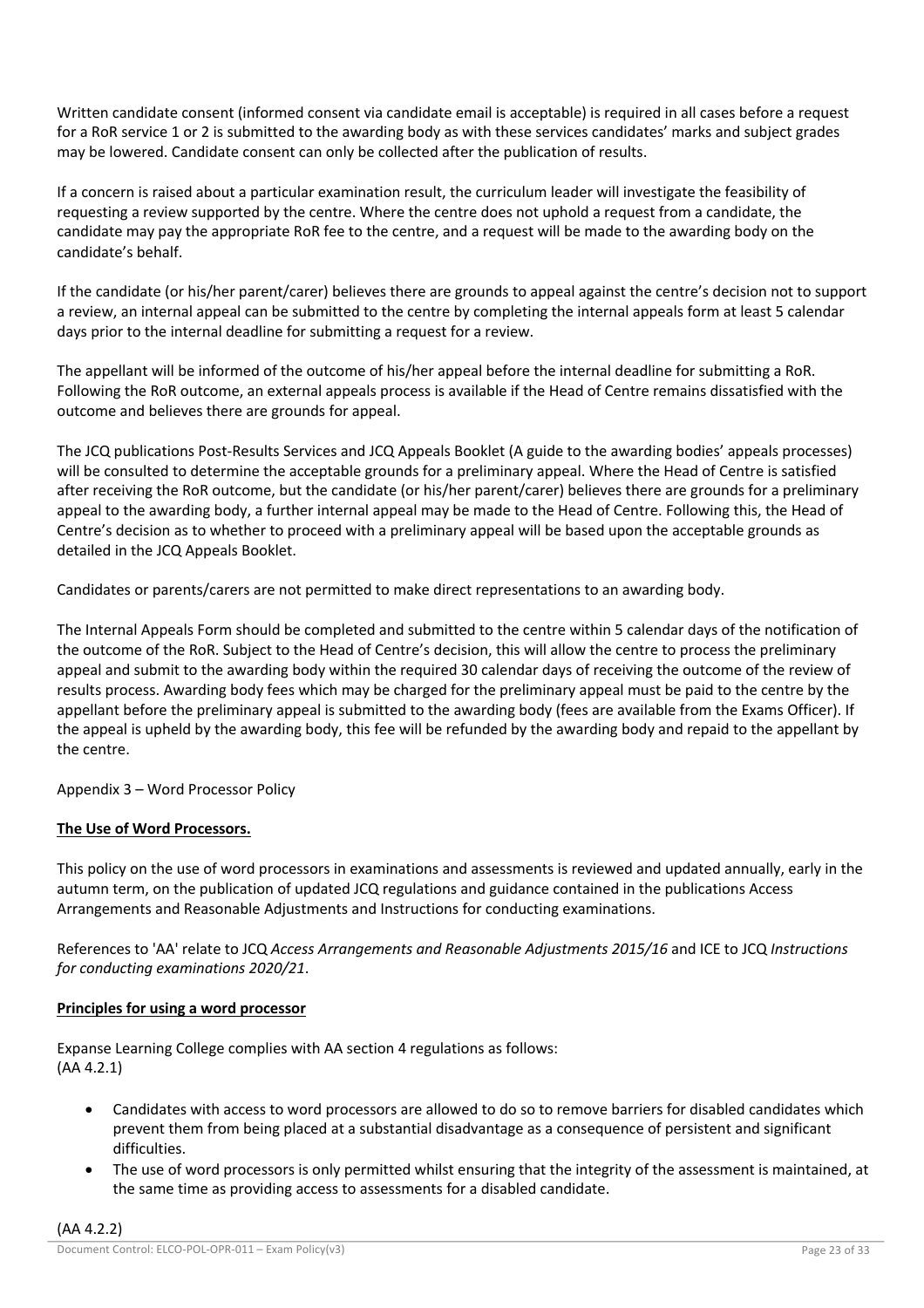• The use of a word processor is not granted where it will compromise the assessment objectives of the specification in question.

(AA 4.2.3)

• Candidates may not require the use of a word processor in each specification. As subjects and their methods of assessments may vary, leading to different demands of our candidates, the need for the use of a word processor is considered on a subject-by-subject basis.

(AA 4.2.4)

- The use of a word processor is agreed/processed at the start of the course. Candidates are subsequently aware that they will have the use of a word processor for examinations and controlled assessments/coursework.
- Candidates are aware that they will have the use of a word processor for examinations and controlled assessments/coursework.

# (AA 4.2.5)

The use of a word processor for candidates is only granted if it reflects the support given to the candidate as their 'normal way of working', which is defined as support:

- in the classroom; or
- working in small groups for reading and/or writing; or
- literacy support lessons; or
- literacy intervention strategies; and/or
- in internal college tests and mock examinations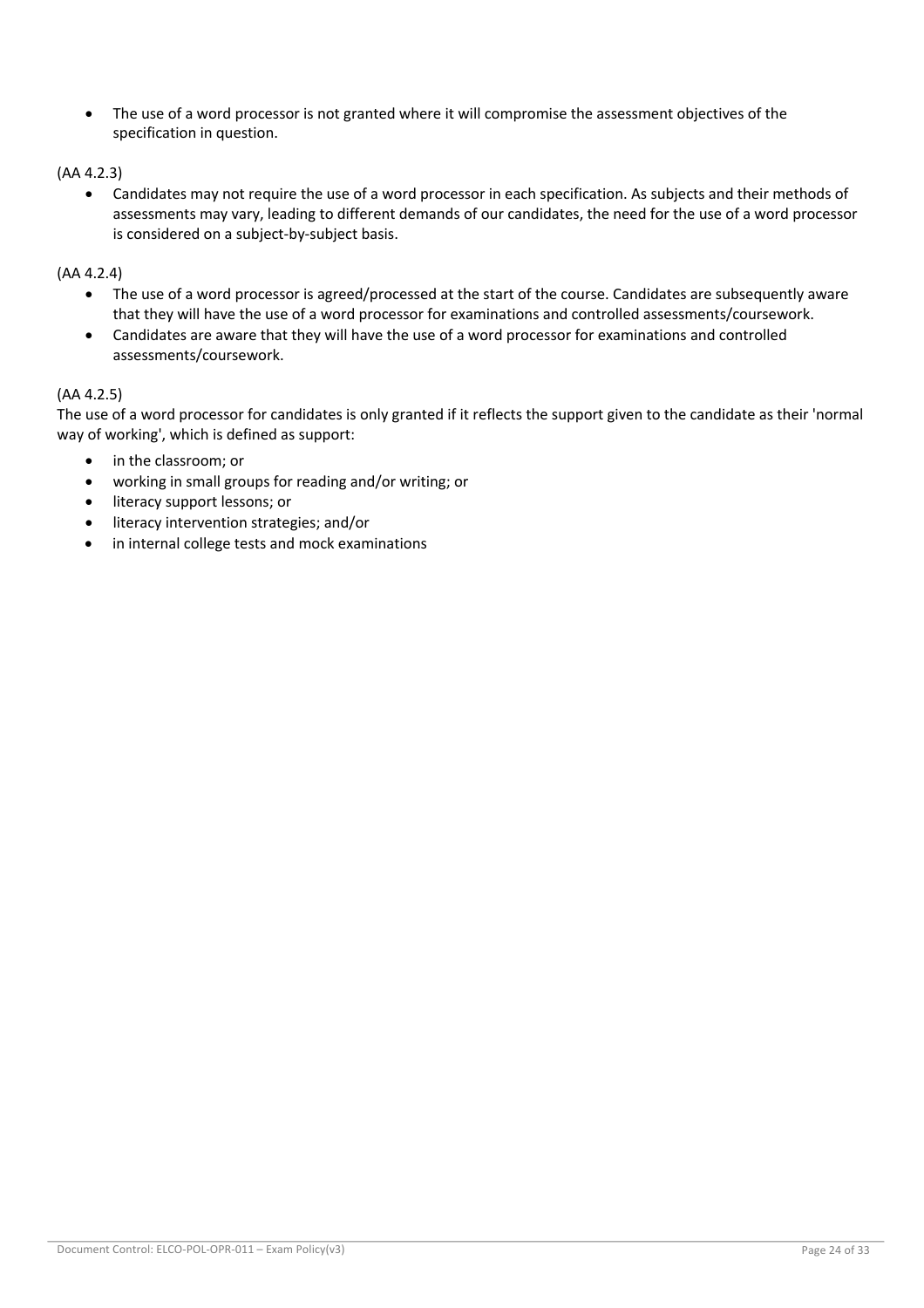# (AA 5.8.1)

- Provides a word processor with the spelling and grammar check facility/predictive text disabled (switched off).
- Only grants the use of a word processor to a candidate where it is their normal way of working (see 4.2.5 above) within the centre.
- Only grants the use of a word processor to a candidate if it is appropriate to their needs (for example, the quality of language significantly improves because of using a word processor due to problems with planning and organisation when writing by hand).

# (AA 5.8.2)

• Provides access to word processors to candidates in controlled assessments or coursework components as standard practice unless prohibited by the specification.

#### • (AA 5.8.3)

- Allows candidates to use a word processor in an examination to type certain questions, i.e., those requiring extended writing, and handwrite shorter answers.
- Are also aware that examinations which have a significant amount of writing, as well as those that place a greater demand on the need to organise thought and plan extended answers, are those where candidates will frequently need to type. Examinations which require more simplistic answers are often easier to handwrite within the answer booklet. The candidate avoids the difficulty of visually tracking between the question paper and screen.

# (AA 5.8.4)

- In all cases, ensures that a word processor cover sheet (Form 4) is completed and attached to each candidate's typed script.
- Ensures in Functional Skills English (Reading and Writing components) the use of a word processor with the spell check facility switched on is permitted for all candidates.
- Does not simply grant the use of a word processor to a candidate because he/she prefers to type rather than write or can work faster on a keyboard, or because he/she uses a laptop at home.

# **Word processors and their programmes**

Expanse Learning College complies with ICE 8.8 instructions by ensuring:

- word processors are used as a typewriter, not as a database, although standard formatting software is acceptable
- word processors have been cleared of any previously stored data, as must any portable storage medium used
- an unauthorised memory stick is not permitted for use by a candidate
- where required, candidates are provided with a memory stick, which has been cleared of any previously stored data, by a nominated member of centre staff
- word processors are in good working order at the time of the examination
- word processors are accommodated in such a way that other candidates are not disturbed and cannot read the screen
- where a candidate using a word processor is accommodated separately, a separate invigilator is used
- word processors are either connected to a printer so that a script can be printed off, or have the facility to print from a portable storage medium
- documents are printed after the examination is over
- candidates are present to verify that the work printed is their own
- word processed scripts are attached to any answer booklet which contains some of the answers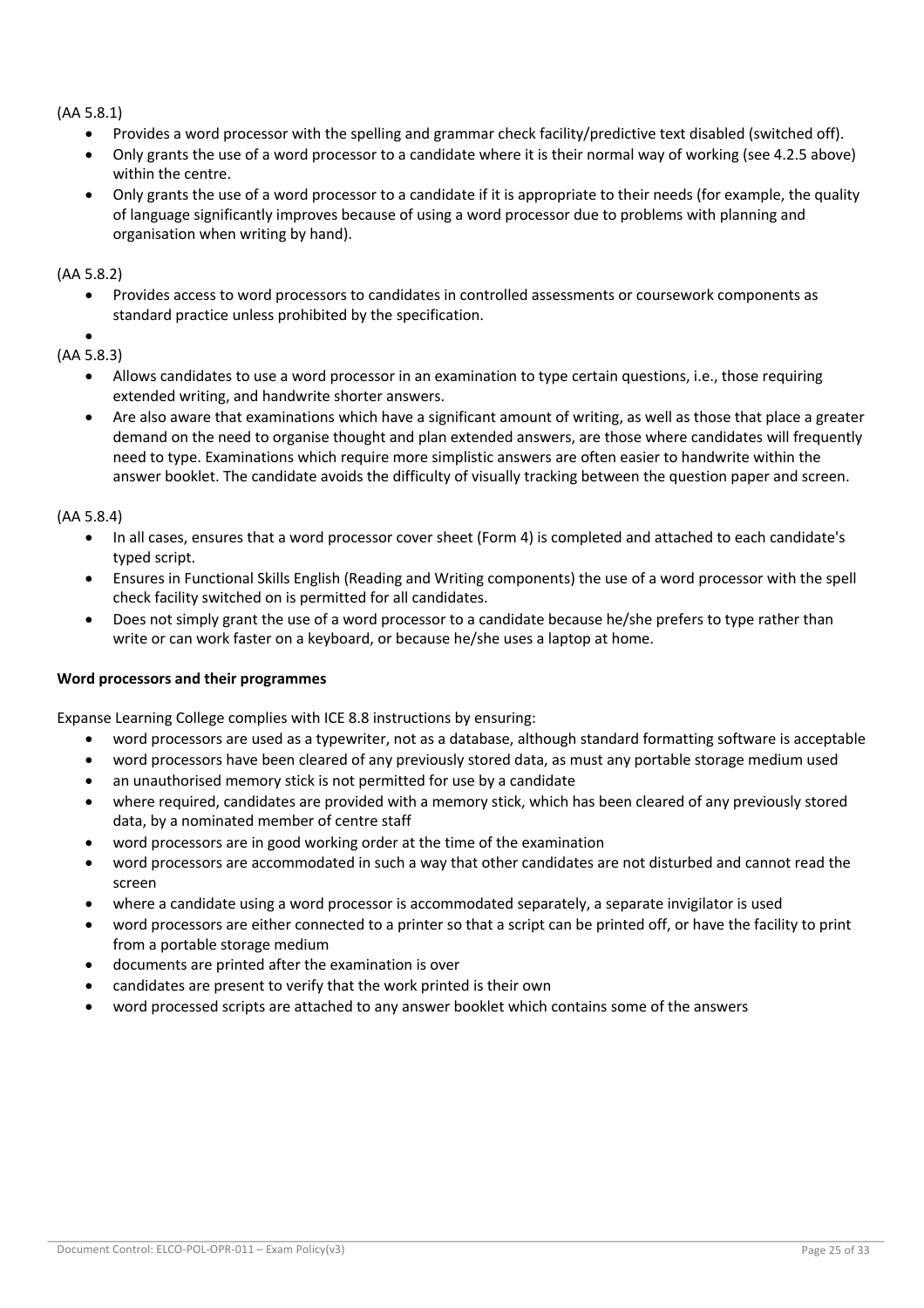- word processors are used to produce scripts under secure conditions, and if they are not then the centre is aware that they may be refused by the awarding body
- word processors are not used to perform skills which are being assessed
- word processors are not connected to an intranet or any other means of communication.
- candidates are not given access to other applications such as a calculator (where prohibited in the examination), spreadsheets etc when using a word processor
- graphic packages or computer aided design software is not included on a word processor unless permission has been given to use these
- predictive text software or an automatic spelling and grammar check is disabled unless the candidate has been permitted a scribe or is using voice recognition technology (the script must have a scribe cover sheet attached), or the awarding body's specification permits the use of automatic spell checking
- voice recognition technology is not included on word processors unless the candidate has permission to use a scribe or relevant software
- word processors are not used on the candidate's behalf by a third party unless the candidate has permission to use a scribe

# **Laptops, Tablets and Word Processors**

Expanse Learning College further complies with ICE 8.8 instructions by ensuring:

- tablets used during examinations/assessments are designed to run for a long period of time once fully charged and are 'free-standing'
- the battery capacity of all laptops and/or tablets is checked before the candidate's examination(s) with the battery sufficiently charged for the entire duration of the examination
- candidates with fully charged laptops or tablets are given the opportunity to be seated within the main examination hall without the need for separate invigilation and power points
- candidates are reminded that their centre number, candidate number and the unit/component code must appear on each page as a header or footer
- candidates using Notepad or Wordpad software (which do not allow for the insertion of a header or footer) are instructed to handwrite their details as a header or footer once they have finished the examination and printed off their typed script; candidates are also supervised to ensure that they are solely performing this task and not re-reading their answers or amending their work in any way
- each page is appropriately numbered.
- candidates are instructed to use a minimum 12pt font and double spacing
- invigilators remind candidates to save their work at regular intervals
- it is possible to set up 'autosave' onto each laptop/tablet
- candidates granted the use of a word processor are present at the end of the examination when their script is printed off so they can verify that the work printed off is their own.

# **Accommodating word processors in examinations**

The use of word processors are internally accommodated in the following manner:

- Word processors are used by candidates in the main venue or Learning Skills Department.
- Invigilation arrangements relating to the use of word processors include the following:
- Invigilation arrangements are in place to monitor the use of word processors.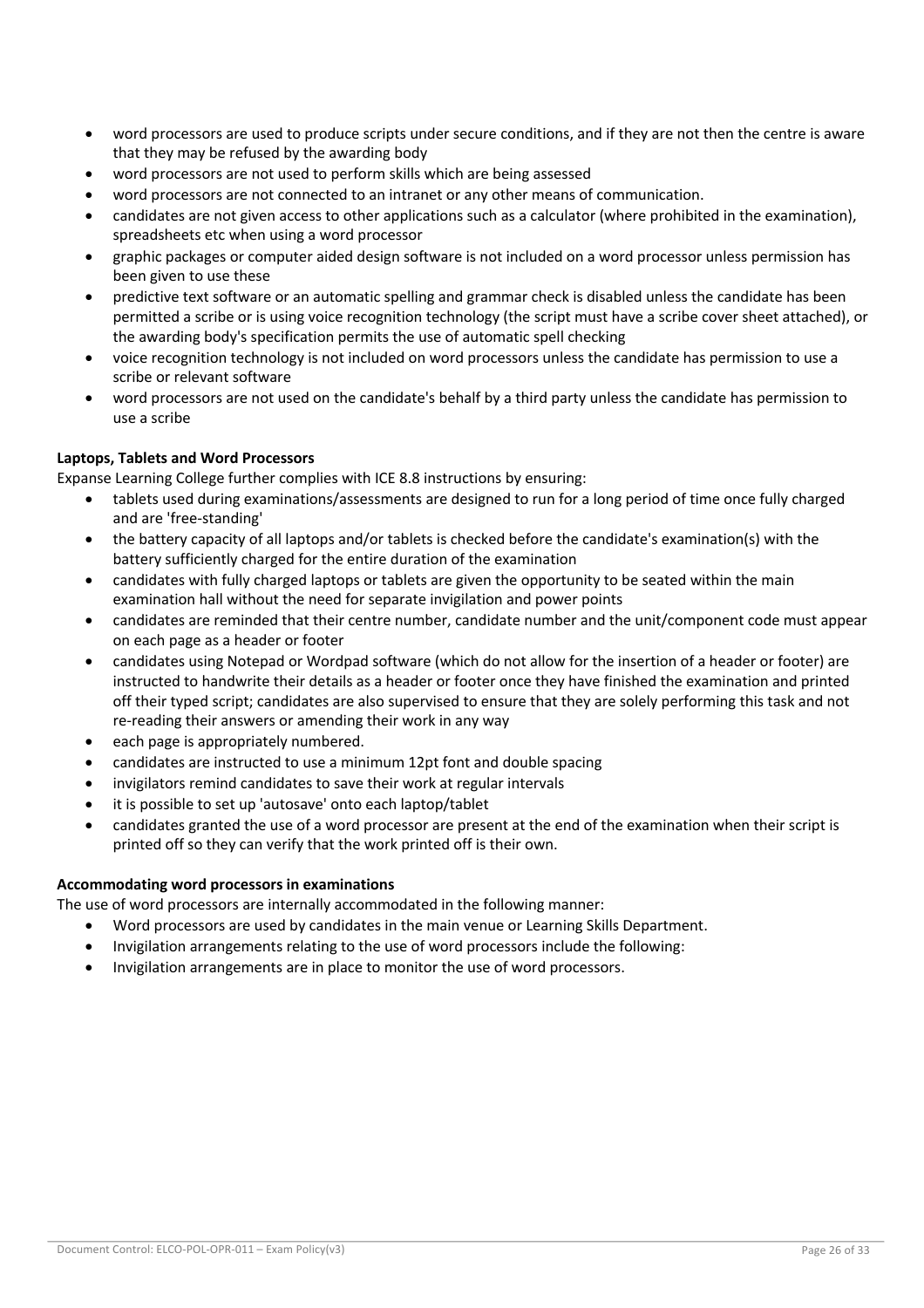# Appendix 4 – Controlled Assessment Policy and risk management.

This notice has been produced on behalf of: Pearson.

Information for candidates: non-examination assessments.

This document tells you about some things that you must and must not do when you are completing your work.

When you submit your work for marking, the awarding body will normally require you to sign an authentication statement confirming that you have read and followed these regulations. If there is anything that you do not understand, you must ask your teacher.

Preparing your work – good practice If you receive help and guidance from someone other than your teacher, you must tell your teacher who will then record the nature of the assistance given to you. If you worked as part of a group on an assignment, for example undertaking field research, you must each write up your own account of the assignment. Even if the data you have is the same, you must describe in your own words how that data was obtained, and you must independently draw your own conclusions from the data. You must meet the deadlines that your teacher gives you. Remember - your teachers are there to guide you. Although they cannot give you direct assistance, they can help you to sort out any problems before it is too late.

Take care of your work and keep it safe. Do not leave it lying around where your classmates can find it. You must always keep your work secure and confidential whilst you are preparing it; do not share it with your classmates. If it is stored on the computer network, keep your password secure. Collect all copies from the printer and destroy those you do not need. Do not be tempted to use pre-prepared on-line solutions — this is cheating. Electronic tools used by awarding bodies can detect this sort of copying. You must not write inappropriate, offensive, or obscene material.

2 Research and using references in some subjects you will have an opportunity to do some independent research into a topic. The research you do may involve looking for information in published sources such as textbooks, encyclopaedia's, journals, TV, radio and on the internet. Using information from published sources (including the internet) as the basis for your assignment is a good way to demonstrate your knowledge and understanding of a subject. You must take care how you use this material though - you cannot copy it and claim it as your own work. The regulations state that: the work which you submit for assessment must be your own; you must not copy from someone else or allow another candidate to copy from you. When producing a piece of work, if you use the same wording as a published source, you must place quotation marks around the passage and state where it came from. This is called "referencing". You must make sure that you give detailed references for everything in your work which is not in your own words. A reference from a printed book or journal should show the name of the author, the year of publication and the page number, for example: Morrison, 2000, pg.29. For material taken from the internet, your reference should show the date when the material was downloaded and must show the precise web page, not the search engine used to locate it.

You may be required to include a bibliography at the end of your piece of written work. Your teacher will tell you whether a bibliography is necessary. Where required, your bibliography must list the full details of publications you have used in your research, even where these are not directly referred to, for example: Curran, J. Mass Media, and Society (Hodder Arnold, 2005). If you copy the words or ideas of others and do not show your sources in references and a bibliography, this will be considered as cheating.

# Plagiarism.

Plagiarism involves taking someone else's words, thoughts or ideas and trying to pass them off as your own. It is a form of cheating which is taken very seriously. Do not think you will not be caught; there are many ways to detect plagiarism.

- Markers can spot changes in the style of writing and use of language.
- Markers are highly experienced subject specialists who are very familiar with work on the topic concerned they may have read or seen the source you are using, or even marked the work you have copied from!
- Internet search engines and specialised computer software can be used to match phrases or pieces of text with original sources and to detect changes in the grammar and style of writing or punctuation.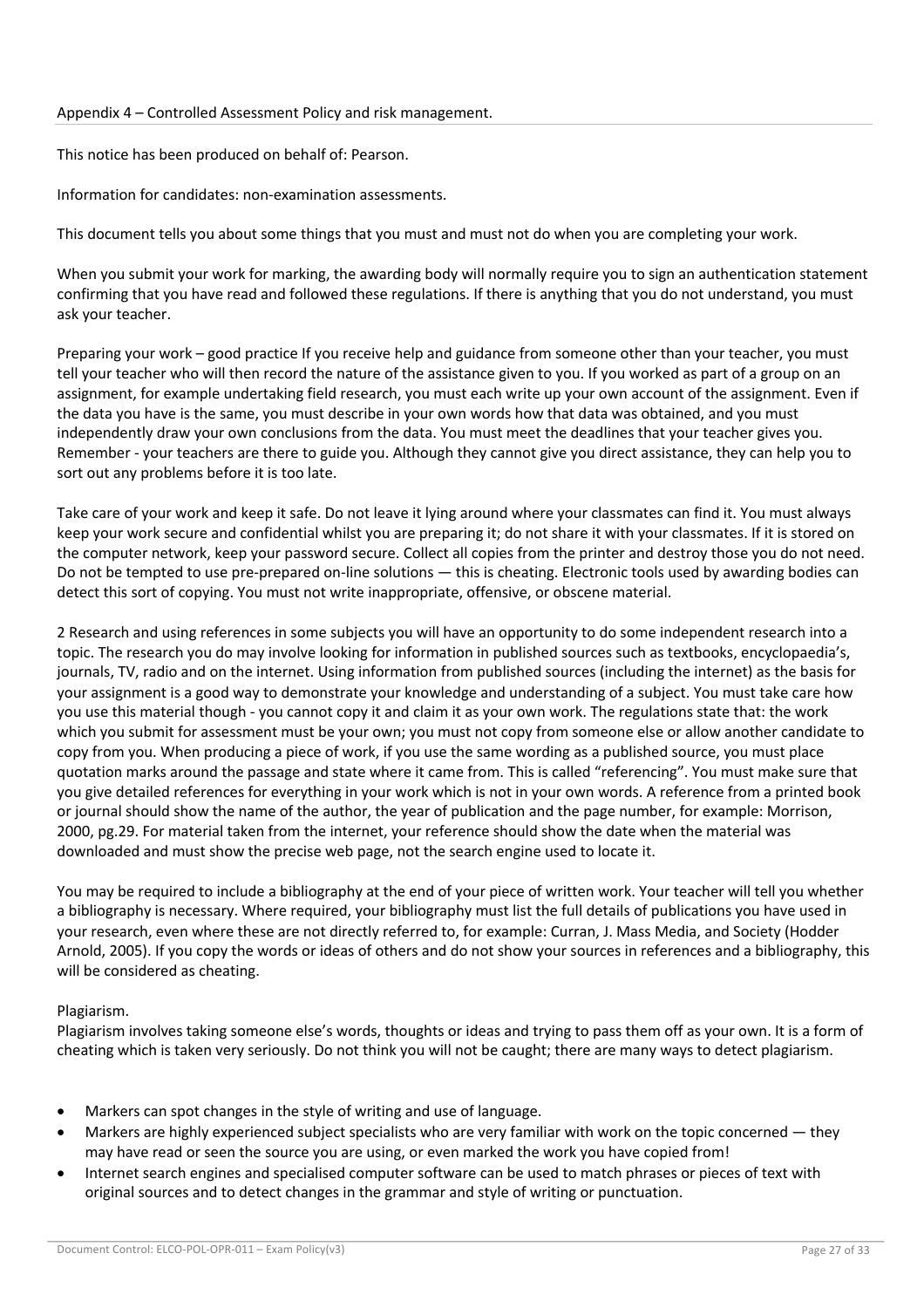Penalties for breaking the regulations.

If your work is submitted and it is discovered that you have broken the regulations, one of the following penalties will be applied:

- the piece of work will be awarded zero marks.
- you will be disqualified from that component for the examination series in question.
- you will be disqualified from the whole subject for that examination series.
- you will be disqualified from all subjects and barred from entering again for a period. The awarding body will decide which penalty is appropriate.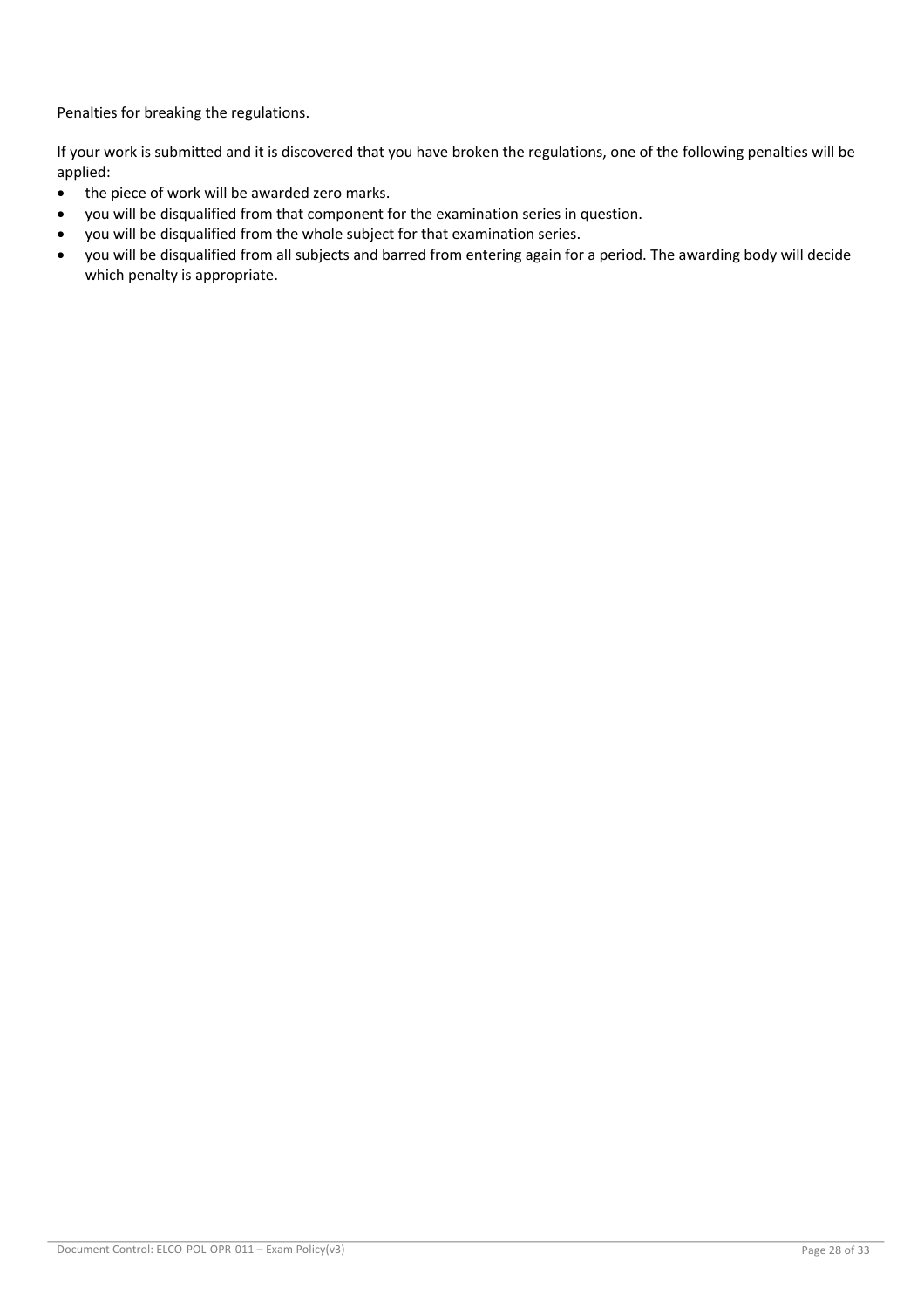# **Expanse Learning College Malpractice**

# *This policy should be read in conjunction with other related policies including:*

- o *Expanse Learning College's Examinations Policy*
- o *Expanse Learning College's Controlled Assessment Policy*
- o *JCQ's Suspected Malpractice in Examinations and Assessments Policy*

# *and the appropriate Malpractice Forms submitted as appropriate and within any timescales contained therein.*

Expanse Learning College treats all cases of suspected malpractice very seriously and will investigate all suspected and reported incidents of possible malpractice. The purpose of this Policy *[and Procedure]* is to set out how allegations of malpractice in relation to all qualifications are dealt with. The scope of the policy is to provide:

- o A definition of malpractice
- o Examples of student and College malpractice and maladministration
- o Possible sanctions that may be imposed in cases of malpractice

The term 'malpractice' in this policy is used for both malpractice and maladministration.

# **1. Introduction**

For the purpose of this document 'malpractice' is defined as:

 $\circ$  Any act, or failure to act, that threatens or compromises the integrity of the assessment process or the validity of qualifications and their certification. This includes maladministration and the failure to maintain appropriate records or systems; the deliberate falsification of records or documents for any reason connected to the award of qualifications; acts of plagiarism or other academic misconduct; and/or actions that compromise the reputation or authority of Expanse Learning College, its officers, and employees.

Expanse Learning College will report all relevant cases of suspected malpractice to Awarding Bodies, accepting that in certain circumstances Awarding Bodies may take action of its own, including imposing sanctions.

# **2. Malpractice by students**

Some examples of student malpractice are described below. These examples are not exhaustive and all incidents of suspected malpractice, whether or not described below, will be fully investigated, where there are sufficient grounds to do so:

- o Obtaining examination or assessment material without authorisation.
- $\circ$  Arranging for an individual other than the student to sit an assessment or to submit an assignment not undertaken by the student.
- o Impersonating another student to sit an assessment or to submit an assignment on their behalf.
- o Collaborating with another student or individual, by any means, to complete a coursework assignment or assessment, unless it has been clearly stated that such collaboration is permitted.
- o Damaging another student's work.
- o Inclusion of inappropriate or offensive material in controlled assessment scripts.
- $\circ$  Failure to comply with published awarding bodies' examination regulations.
- o Disruptive behaviour or unacceptable conduct, including the use of offensive language, at the college or other linked assessment venue (including aggressive or offensive language or behaviour).
- $\circ$  Producing, using, or allowing the use of forged or falsified documentation, including but not limited to:
	- Personal identification.
	- Supporting evidence provided for reasonable adjustment or special consideration applications.
	- Awarding bodies results documentation, including certificates.
	- Falsely obtaining, by any means, an awarding bodies' certificate.
	- Misrepresentation or plagiarism
	- Fraudulent claims for special consideration while studying.
	- Possession of any materials not permitted in the assessment room, regardless of whether or not they are relevant to the assessment, or whether or not the student refers to them during the assessment process, for example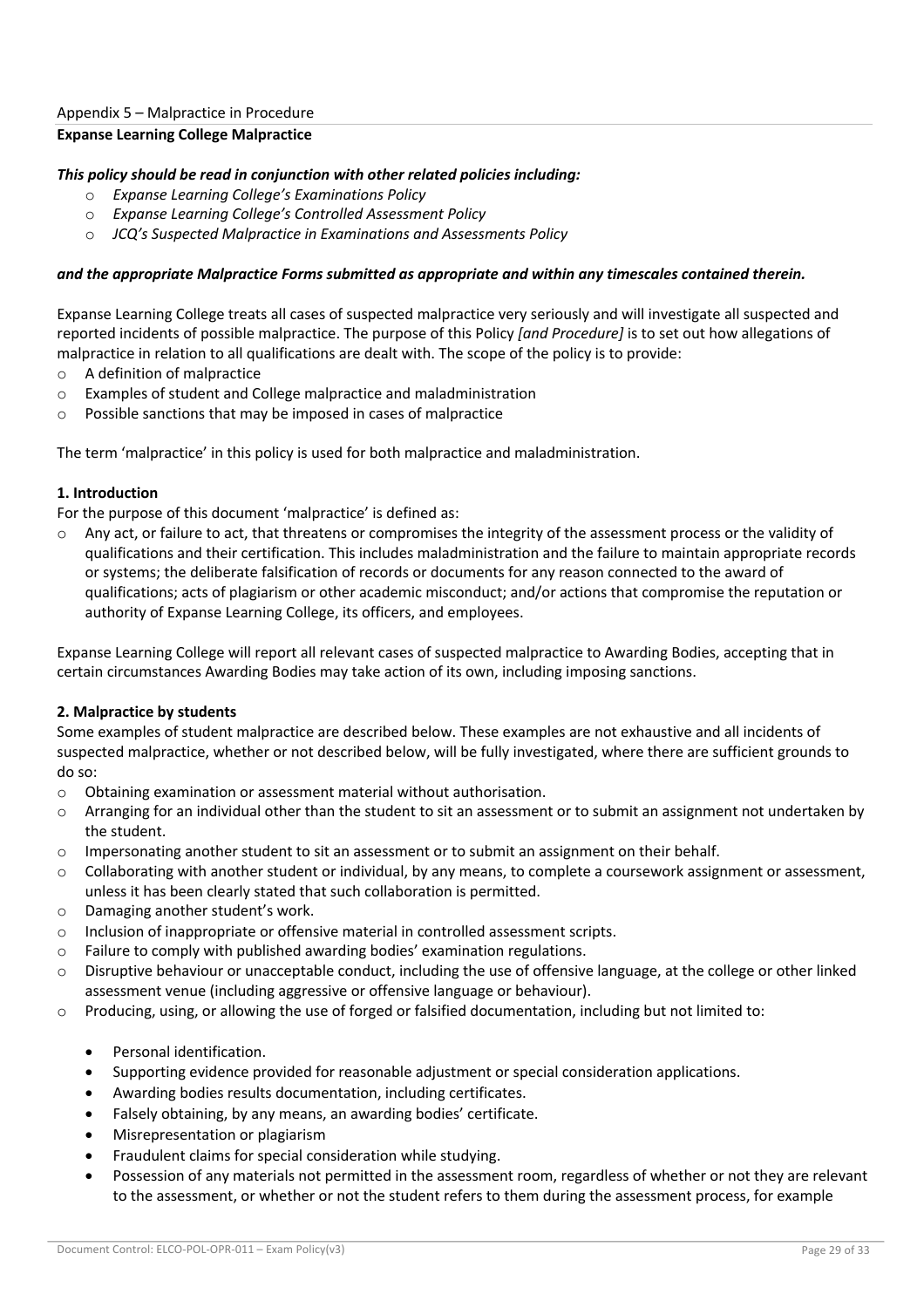notes, blank paper, electronic devices including mobile phones, smart watches, personal organisers, books, dictionaries / calculators (when prohibited).

- Communicating in any form, for example verbally or electronically, with other students in the assessment room when it is prohibited.
- Copying the work of another student or knowingly allowing another student to copy from their own work.
- Failure to comply with instructions given by the assessment invigilator, including but not limited to:
- working beyond the allocated time.
- refusing to hand in assessment script / paper when requested
- not adhering to warnings relating to conduct during the assessment.

# **3. Malpractice by Expanse Learning College's employees and stakeholders**

Examples of malpractice by, teachers, tutors, and other officers, (*including, where the centre is also an examination centre, invigilators, and examination administrators*) are listed below. These examples are not exhaustive and all incidents of suspected malpractice, whether or not described below, will be fully investigated, where there are sufficient grounds to do so:

- o Failure to adhere to the relevant awarding bodies' regulations and procedures, including those relating to centre approval, security undertaking and monitoring requirements as set out by awarding bodies.
- o Knowingly allowing an individual to impersonate a student.
- $\circ$  Allowing a student to copy another student's assignment work or allowing a student to let their own work be copied.
- $\circ$  Allowing students to work collaboratively during an assessment, unless specified in the assignment brief
- o Completing an assessed assignment for a student or providing them with assistance beyond that 'normally' expected.
- o Damaging a student's work.
- $\circ$  Disruptive behaviour or unacceptable conduct, including the use of offensive language (including aggressive or offensive language or behaviour).
- o Allowing disruptive behaviour or unacceptable conduct at the centre to go unchallenged, for example, aggressive or offensive language or behaviour.
- o Divulging any information relating to student performance and / or results to anyone other than the student.
- $\circ$  Producing, using, or allowing the use of forged or falsified documentation, including but not limited to:
- Personal identification
- Supporting evidence provided for reasonable adjustment or special consideration applications; and
- Awarding Bodies results documentation, including certificates.
- Falsely obtaining by any means an awarding body certificate.
- Failing to report a suspected case of student malpractice, including plagiarism, to awarding bodies.
- Moving the time or date of a fixed examination.
- Failure to keep examination question papers, examination scripts or other assessment materials secure, before during or after an examination.
- Allowing a student to possess and / or use material or electronic devices that are not permitted in the examination room.
- Allowing students to communicate by any means during an examination in breach of regulations. 3.1.17. Allowing a student to work beyond the allotted examination time.
- Leaving students unsupervised during an examination.
- Assisting or prompting candidates with the production of answers.

# **4. Possible malpractice sanctions**

Following an investigation, if a case of malpractice is upheld, Expanse Learning College may impose sanctions or other penalties on the individual(s) concerned. Where relevant we will report the matter to awarding bodies and awarding bodies may impose one or more sanctions upon the individual(s) concerned. Any sanctions imposed will reflect the seriousness of the malpractice that has occurred.

Listed below are examples of sanctions that may be applied to a student, or to a teacher, tutor, invigilator, or other officer who has had a case of malpractice upheld against them. Please note that:

- $\circ$  This list is not exhaustive and other sanctions may be applied on a case-by-case basis.
- o Where the malpractice affects examination performance, awarding bodies may impose sanctions of its own.

# **Possible centre sanctions that may be applied to students:**

o A written warning about future conduct.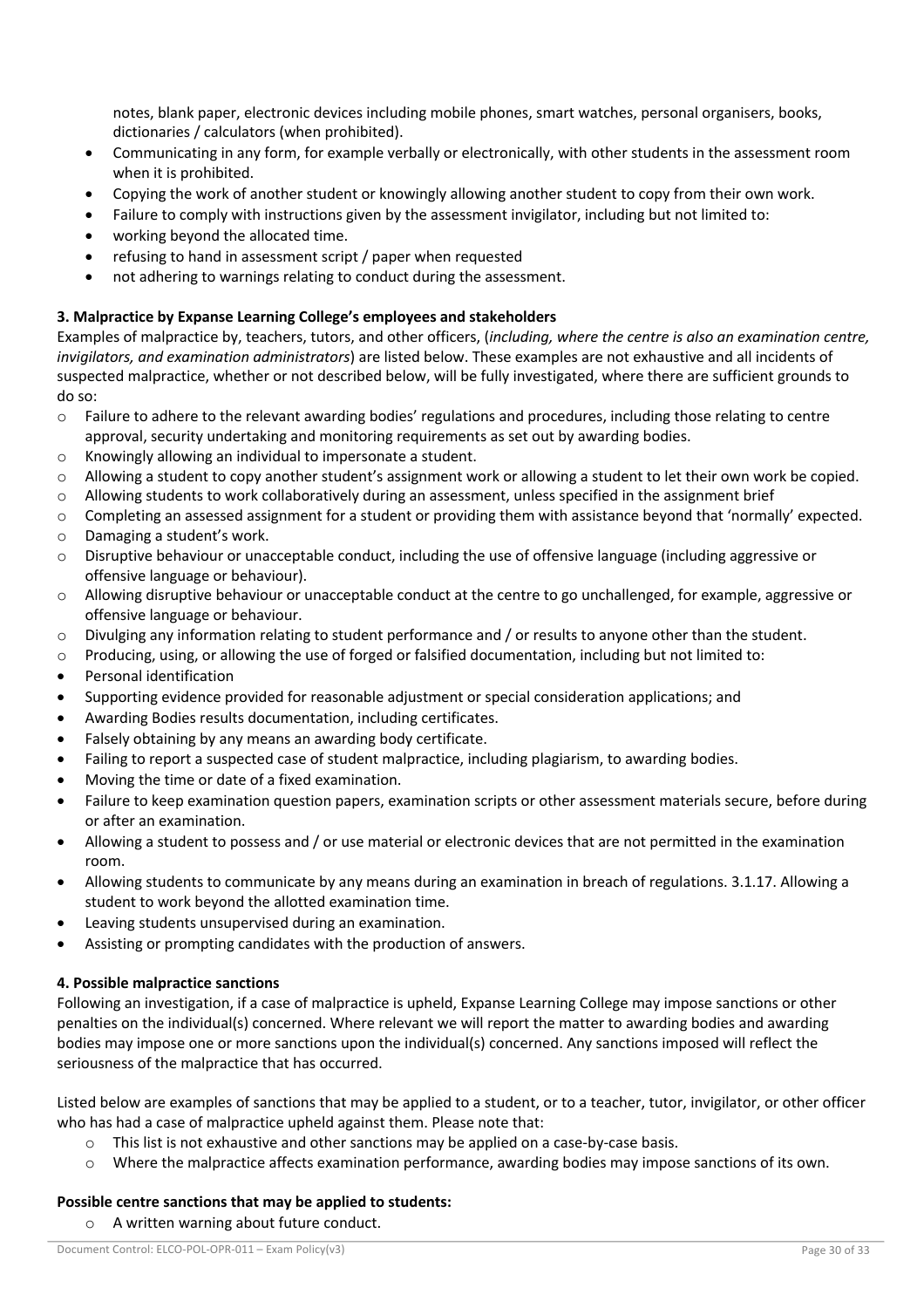- o Notification to an employer, regulator, or the police.
- o Removal from the course.

# **Possible sanctions that may be applied to teachers, tutors' invigilators, and other officers:**

- o A written warning about future conduct.
- $\circ$  Imposition of special conditions for the future involvement of the individual(s) in the conduct, teaching, supervision, or administration of students and/or examinations
- $\circ$  Informing any other organisation known to employ the individual in relation to awarding body courses or examinations of the outcome of the case
- $\circ$  Expanse Learning College may carry out unannounced monitoring of the working practices of the individual(s) concerned.
- o Dismissal.

# **Procedure**

# **5. Reporting a suspected case of malpractice**

This process applies to, teachers, invigilators students and other centre staff, and to any reporting of malpractice by a third party or individual who wishes to remain anonymous.

Any case of suspected malpractice should be reported in the first instance to the Exams Officer.

A written report should then be sent to the person identified in 5.2, clearly identifying the information, including statements from other individuals involved and / or affected, any evidence obtained, and the actions that have been taken in relation to the incident.

Suspected malpractice must be reported as soon as possible to the person identified in 5.2, and at the latest within two working days from its discovery. Where the suspected malpractice has taken place in an examination, the incident be reported urgently, and the appropriate steps taken as specified by awarding bodies.

Wherever possible, and provided other students are not disrupted by doing so, a student suspected of malpractice should be warned immediately that their actions may constitute malpractice, and that a report will be made to the centre.

In cases of suspected malpractice by Expanse Learning College teachers, invigilators and other officers, and any reporting of malpractice by a third party or individual who wishes to remain anonymous, the report made to the person in 5.2 it should include as much information as possible, including the following:

- $\circ$  The date time and place the alleged malpractice took place, if known. b) The name of the teacher, invigilator, or other person(s) involved
- o A description of the suspected malpractice
- o Any available supporting evidence.

In cases of suspected malpractice reported by a third party, or an individual who wishes to remain anonymous, Expanse Learning College will take all reasonable steps to authenticate the reported information and to investigate the alleged malpractice.

# **6. Administering suspected cases of malpractice**

Expanse Learning College will investigate each case of suspected or reported malpractice relating to Awarding Body qualifications, to ascertain whether malpractice has occurred. The investigation will aim to establish the full facts and circumstances. We will promptly take all reasonable steps to prevent any adverse effect that may arise because of the malpractice, or to mitigate any adverse effect, as far as possible, and to correct it to make sure that any action necessary to maintain the integrity of awarding bodies qualifications and reputation is taken.

Expanse Learning College will acknowledge all reports of suspected malpractice within five working days. All the parties involved in the case will then be contacted within 10 working days of receipt of the report detailing the suspected malpractice. We may also contact other individuals who may be able to provide evidence relevant to the case.

The individual(s) concerned will be informed of the following: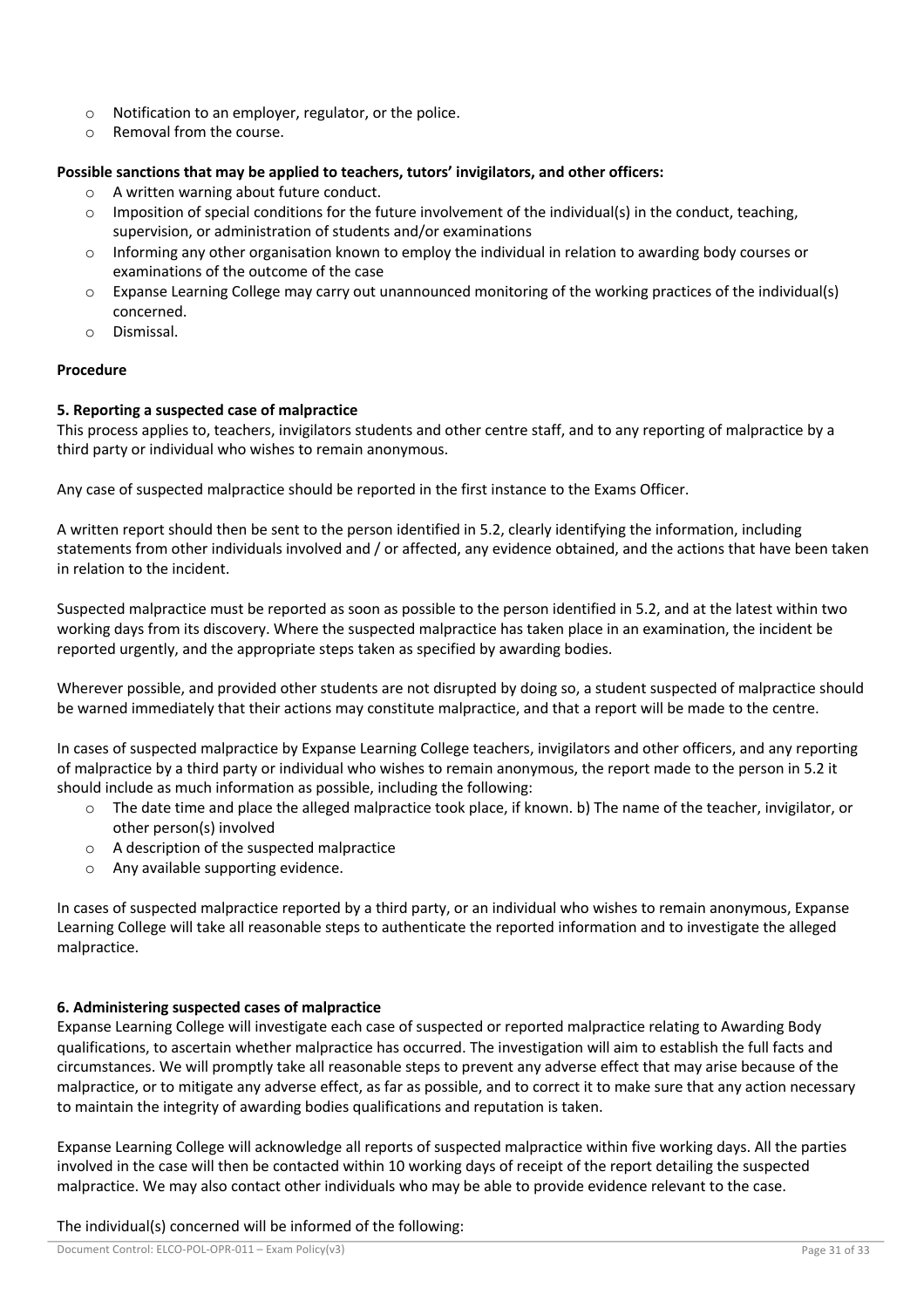- $\circ$  That an investigation is going to take place, and the grounds for that investigation.
- o Details of all the relevant timescales, and dates, where known.
- $\circ$  That they have a right to respond by providing a personal written response relating to the suspected malpractice (within 15 working days of the date of that letter).
- o That, if malpractice is considered proven*,* sanctions may be imposed either by Expanse Learning College or by awarding bodies reflecting the seriousness of the case
- o That, if they are found guilty, they have the right to appeal.
- $\circ$  That Expanse Learning College has a duty to inform awarding bodies and other relevant authorities / regulators, but only after time for the appeal has passed or the appeal process has been completed. This may also include informing the police if the law has been broken and to comply with any other appropriate legislation.

Where more than one individual is contacted regarding a case of suspected malpractice, for example in a case involving suspected collusion, we will contact everyone separately, and will not reveal personal data to any third party unless necessary for the purpose of the investigation.

The individual has a right to appeal against a malpractice outcome if they believe that the policy or procedure has not been followed properly or has been implemented to their detriment.